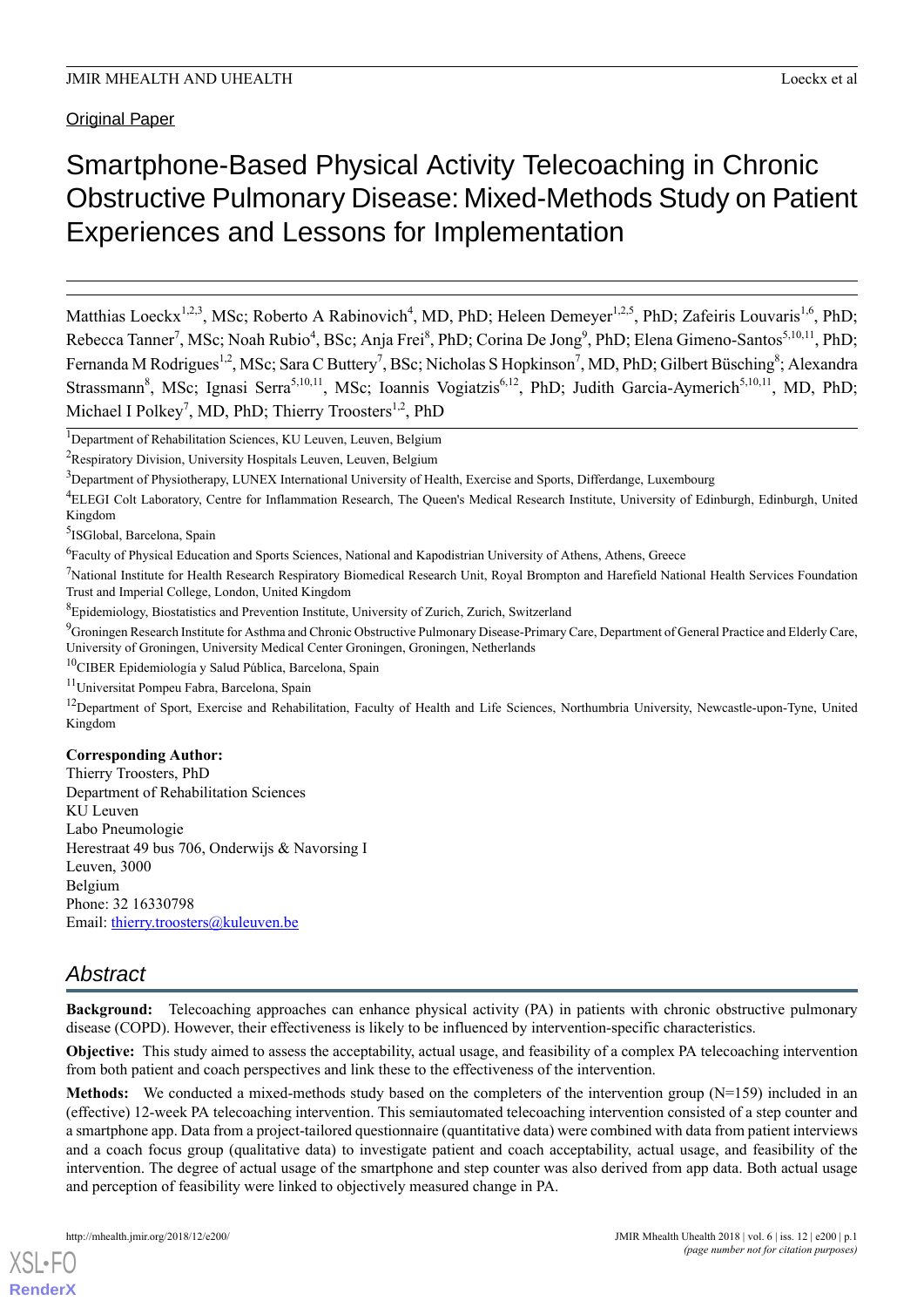**Results:** The intervention was well accepted and perceived as feasible by all coaches present in the focus group as well by patients, with 89.3% (142/159) of patients indicating that they enjoyed taking part. Only a minority of patients (8.2%; 13/159) reported that they found it difficult to use the smartphone. Actual usage of the step counter was excellent, with patients wearing it for a median (25th-75th percentiles) of 6.3 (5.8-6.8) days per week, which did not change over time (*P*=.98). The smartphone interface was used less frequently and actual usage of all daily tasks decreased significantly over time (*P*<.001). Patients needing more contact time had a smaller increase in PA, with mean (SD) of +193 (SD 2375) steps per day, +907 (SD 2306) steps per day, and +1489 (SD 2310) steps per day in high, medium, and low contact time groups, respectively; *P* for-trend=.01. The overall actual usage of the different components of the intervention was not associated with change in step count in the total group  $(P=0.63)$ .

**Conclusions:** The 12-week semiautomated PA telecoaching intervention was well accepted and feasible for patients with COPD and their coaches. The actual usage of the step counter was excellent, whereas actual usage of the smartphone tasks was lower and decreased over time. Patients who required more contact experienced less PA benefits.

**Trial Registration:** ClinicalTrials.gov NCT02158065; http://clinicaltrials.gov/ct2/show/NCT02158065 (Archived by WebCite at http://www.webcitation.org/73bsaudy9)

*(JMIR Mhealth Uhealth 2018;6(12):e200)* doi[:10.2196/mhealth.9774](http://dx.doi.org/10.2196/mhealth.9774)

### **KEYWORDS**

physical activity; COPD; telemedicine; smartphone; patient adherence; patient satisfaction; outcome and process assessment (health care)

# *Introduction*

### **Background**

Reduction in physical activity (PA) is a major feature of chronic obstructive pulmonary disease (COPD), occurring both as a consequence of disease and driving worse outcomes in the condition [[1\]](#page-15-0). PA coaching has been recommended as a nonpharmacological treatment strategy for patients with COPD across all stages of the disease [[2\]](#page-16-0). Telecoaching, where support is provided to achieve effective behavior change by use of electronic communication strategies [\[3](#page-16-1)], has received increasing attention in the recent years. It offers the possibility of coaching patients from a distance in an automated or semiautomated way, thereby reducing the burden of face-to-face interactions for patients and health care providers. The latter type of intervention is an example of a complex intervention, which consists of several interacting components [\[4](#page-16-2)]. This interaction between multiple components complicates the implementation of such interventions [[4\]](#page-16-2). Therefore, process evaluations have been proposed by the UK Medical Research Council [\[5](#page-16-3)], which offer the possibility to investigate how the intervention was delivered (ie, why the intervention worked or did not work) in addition to whether it was effective or not. This is of crucial importance to health technology assessment bodies as it provides information on which components of an intervention were effective or noneffective and how the intervention can be improved and replicated in different settings and patient groups [[4,](#page-16-2)[5](#page-16-3)]. Process evaluation can also be of great value in evaluating PA telecoaching interventions, which have been shown to be effective in enhancing PA in some studies [\[6](#page-16-4)[-8](#page-16-5)] but not in others [[9\]](#page-16-6). In a recent multicenter PA telecoaching trial (MrPAPP), which had a positive outcome  $[6]$  $[6]$ , a large variability in the effect of the intervention was noticed. Patients with better functional exercise capacity (ie, 6-minute walking distance [6MWD] ≥450 meters), fewer symptoms (ie, modified Medical Research Council [mMRC] dyspnea scale <2), those in Global Initiative for Chronic Obstructive Lung Disease (GOLD) quadrants A-B

 $XSI - F($ **[RenderX](http://www.renderx.com/)** improved their PA to a greater extent [[6\]](#page-16-4). In addition to these patient characteristics, intervention-specific characteristics and the way patients cope with the intervention might also have contributed to the success of the intervention.

# **Objectives**

In this paper, 3 concepts, which are often assessed as part of a process evaluation, have been investigated: (1) acceptability, (2) actual usage, and (3) feasibility of the intervention from both a patient and a coach perspective. In addition, we aimed to investigate their association (ie, actual usage and feasibility) with the effectiveness of the intervention.

First, acceptability is a key concept in the development, evaluation, and the implementation of complex interventions and can have significant impact on the intervention's effectiveness [[10\]](#page-16-7). It has been defined as "a multi-faceted construct that reflects the extent to which people delivering or receiving a health care intervention consider it to be appropriate, based on anticipated or experienced cognitive and emotional responses to the intervention" [[10\]](#page-16-7). A potentially effective intervention might not reach its potential due to poor acceptability to patients or health care providers [\[10](#page-16-7)].

Second, the actual usage of the intervention by patients and health care providers forms an important part of the delivery of PA telecoaching interventions. Actual usage was assessed as the degree to which patients used the components of the interventions as it was designed [\[11\]](#page-16-8). It is often confused with the term *adherence* [[12\]](#page-16-9). The latter term requires a rationale for the minimum intended use of the components of the intervention. As there is no established minimum usage of such PA telecoaching interventions, we used the term *actual usage*, with the assumption that the more usage, the better  $[12]$  $[12]$ . Although the actual usage of step counters is known to be relatively good in short-term coaching trials involving patients with COPD [[7](#page-16-10)[,13](#page-16-11),[14\]](#page-16-12), actual usage of smartphone apps in coaching trials has been less intensively studied.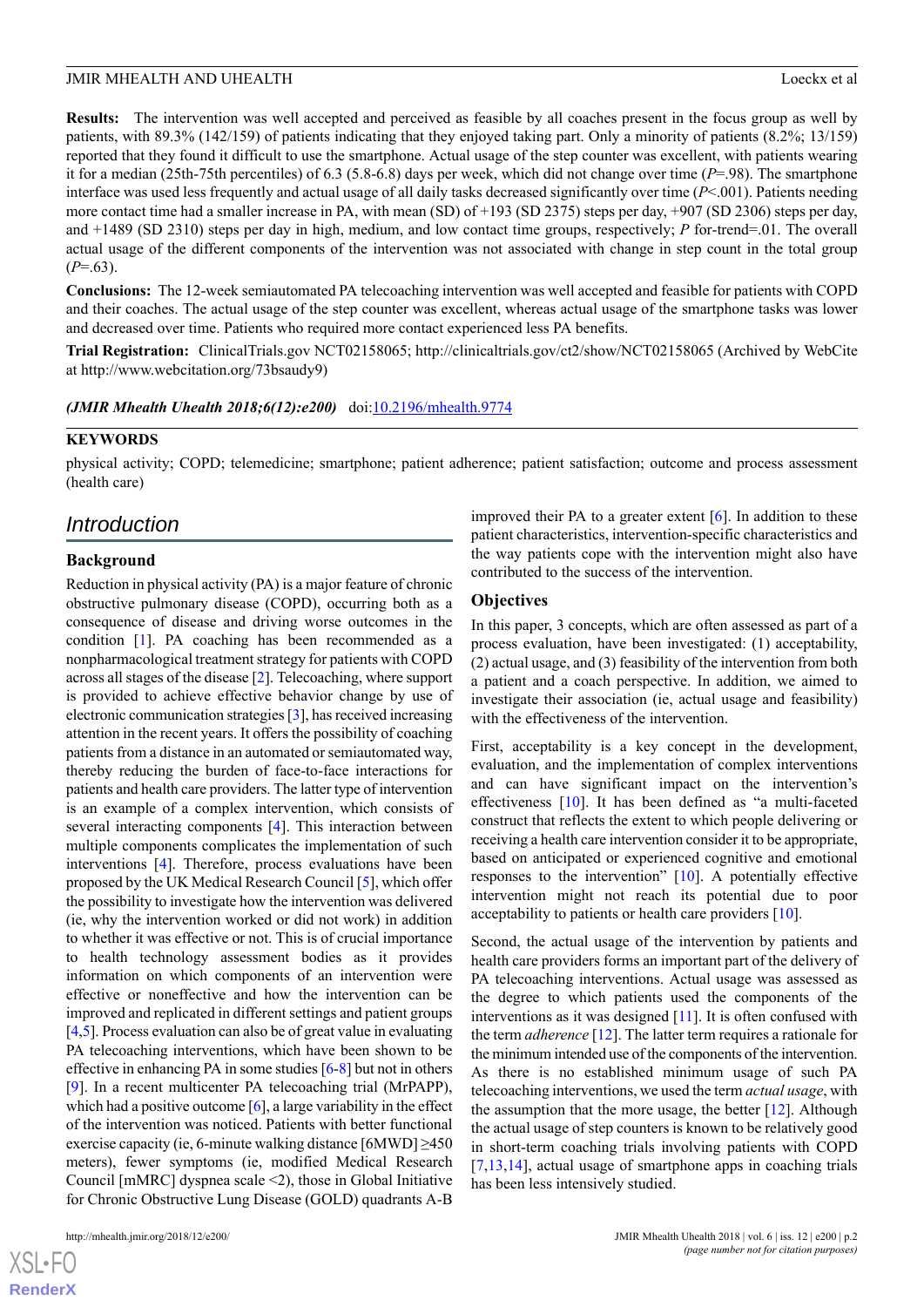Third, the implementation of this intervention also depends on whether it was considered to be feasible by patients as well by the coaches. Feasibility is defined as "the extent to which a new treatment, or an innovation, can be successfully used or carried out within a given agency or setting" [\[15](#page-16-13),[16\]](#page-16-14). The coach feasibility of the PA telecoaching program in this paper has already been partly assessed in the main paper of the MrPAPP trial, which reported that coaches contacted patients for a total duration of 50 min throughout the trial [\[6](#page-16-4)]. However, qualitative data on the perceived feasibility of both patient and coach are lacking.

Finally, the direct association between both coach feasibility (as assessed by contact time) and actual usage by patients with the effectiveness of the intervention was investigated. The latter insights could lead to improved design and implementation of PA telecoaching interventions in the future as well as optimized selection of patients.

# *Methods*

# **Ethics Approval**

This study was approved by the local ethics committee at each center (Commissie medische ethiek van de universitaire ziekenhuizen KU Leuven [Leuven, S-55919]; Medische ethische toetsingscommissie universitair medisch centrum Groningen [Groningen, Metc 2013.362]; RES Committee London—South East [London and Edinburgh, 13/LO/1660]; Scientific Council of the 'Sotiria' General Hospital for Chest Diseases (Athens, 27852/7-10-13); Kantonale Ethikkommission Zürich, and Ethikkommission Nordwest- und Zentralschweiz [Zurich, KEK-ZH-Nr. 2013-0469 and EKNZ2014-192, respectively]).

# **Study Population and Design**

A convergent mixed-methods research design using quantitative and qualitative data was applied to evaluate the acceptability, actual usage, and feasibility of a PA telecoaching intervention. Both qualitative and quantitative data on the intervention were separately collected and analyzed. Later, these findings were compared for data triangulation, which allowed a more comprehensive understanding of the intervention [\[17](#page-16-15)-[19\]](#page-16-16).

This trial forms part of a 12-week, multicenter randomized controlled trial (1:1 randomization) conducted by the PROactive consortium [[6\]](#page-16-4). The trial consisted of 3 visits—a screening visit (V1), a randomization visit (V2) 1 to 2 weeks later, and a final visit (V3) 12 weeks post randomization. In total, 171 patients were allocated to the intervention group in 6 centers across Europe (Leuven, Belgium; Athens, Greece; London and Edinburgh, United Kingdom; Zurich, Switzerland; and Groningen, The Netherlands) between June and December 2014, from which 159 patients completed the trial and were considered for the present analyses. More information on the study population and design has already been published elsewhere [[6\]](#page-16-4). All patients provided informed consent before any data collection.

# **Physical Activity Telecoaching Intervention**

Patients in the intervention group [\[6\]](#page-16-4) received a multicomponent PA telecoaching intervention, consisting of a step counter and a smartphone app (Samsung Galaxy S4 mini; android version 4.4.2), in addition to usual care. Furthermore, patients in the intervention group received an exercise instruction booklet for home use and a one-to-one interview with a coach discussing motivation, barriers, favorite activities, and strategies to become more active. The exercise instruction booklet contained 3 different sessions of upper limb and lower limb stretching as well as balance and strengthening exercises with a standardized amount of sets and repetitions (see [Multimedia Appendix 1\)](#page-15-1). Patients were asked to wear the step counter (Fitbug air) during waking hours and to interact with the project-tailored smartphone app on a daily basis. They were instructed to access and review automated tasks that appeared on the smartphone's display and to press the *closebox* on the screen thereafter (ie, completion of a task). An audio reminder was provided for patients to send their step data at 8 pm to their smartphone (through Bluetooth) by pressing a single button of the step counter. The app provided patients with daily activity goals in the morning, which were set for 1 week. The patients' goal was adjusted according to their PA performance in the previous week and to their willingness to increase their goal. Goals were calculated based on the mean and median of the 4 most active days of the previous week. If the mean value was higher than the weekly goal (ie, patients reaching the goal), the patients had the opportunity to  $(1)$  not change or  $(2)$  increase their median goal by 500 steps through a *yes* or *no* option displayed on the app. If the mean of the 4 most active days of the previous week was lower (ie, patients not reaching their goal) and the median was more than 500 steps below the goal, the goal was reduced to the median of the 4 most active days+500 steps. In other cases, the goal remained the same. Coaches were asked to contact the patients (ie, tasks of the coaches) in case patients (1) did not send their step count data for 3 consecutive days, (2) did not reach their target for 2 consecutive weeks, (3) reached the target but they were not willing to increase for 2 consecutive weeks, and (4) were not adherent with wearing the step counter for 2 consecutive weeks. More details on when coaches were instructed to contact the patients (ie, flagging system) are published elsewhere [[6\]](#page-16-4). Daily and weekly encouraging feedback messages were displayed on the smartphone using both text and pictograms (see [Multimedia Appendix 2](#page-15-2); slide 7). Throughout the whole intervention period, coaches could access patient data through their app-linked Web accounts to monitor patients' performed PA and their actual usage of the intervention (PROactive Linkcare app, Barcelona, Spain; see [Multimedia](#page-15-2) [Appendix 2\)](#page-15-2). The use of the intervention was completely free of charge for all patients. No major bug fixes or changes to the intervention were made throughout the trial. A detailed overview of how the intervention works can be found in [Figure 1.](#page-3-0)

 $XS$  • FC **[RenderX](http://www.renderx.com/)**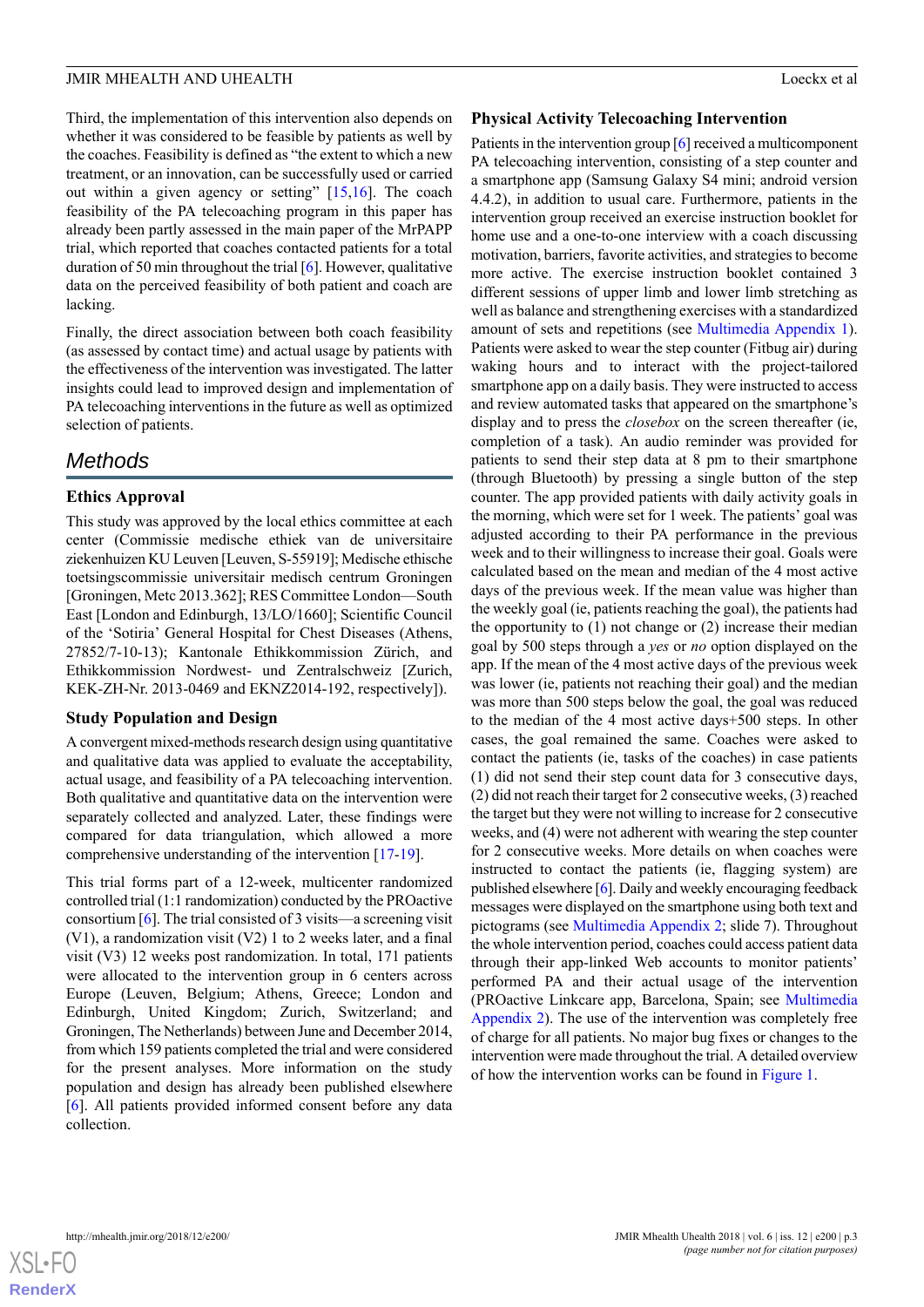<span id="page-3-0"></span>**Figure 1.** Overview of the intervention; 1=sending of "steps data" to smartphone (through Bluetooth); 2=data sent to central database; 3=coach is able to access database; 4=coach is able to manually adjust goals, 5=accessing & closing the different tasks on the smartphone app (automated messages); i.e., (from left to right); morning goal, send activity in the evening, daily feedback (from Monday to Saturday) and weekly feedback (only on Sunday) tasks.



### **Outcomes**

### *Acceptability*

Acceptability was assessed through quantitative data (a project-tailored questionnaire [20 items, [Multimedia Appendix](#page-15-3) [3\]](#page-15-3)) and qualitative data collection (patient interview [4 open questions, [Multimedia Appendix 4](#page-15-4)] and a coach focus group [[Multimedia Appendix 5\]](#page-15-5)).

During the final visit of the study (V3), patients were asked to fill in a 20-min self-administered, project-tailored, multiple-choice questionnaire on their experiences with the intervention and the usefulness of its components on a 10-point Likert scale [\(Multimedia Appendix 3](#page-15-3)). Each center collected and anonymized answers from all their patients into an Excel file, which was sent to 1 investigator (HD). HD pooled all data together into 1 Excel file, which was then used for analysis.

Patient interviews were conducted by local PA coaches in each center at V3. Each coach was informed and trained on how to

[XSL](http://www.w3.org/Style/XSL)•FO **[RenderX](http://www.renderx.com/)**

conduct the interview during an investigator's meeting before the start of the trial. Interviewers from each center were asked to transcribe the answers of the patients to the discussion guide questions and forward them (anonymized) to one researcher (ML) who collected all quotes into 1 Excel file for analysis. In this pooled Excel file, each line represented the verbatim answer of each participant on a question with a number code and a letter representing, respectively, the patient's ID and the question of the discussion guide.

After completion of the trial, an audiotaped focus group was organized to capture the intervention experience from the perspective of the coaches. Local PA coaches with a diverse background (ie, medical doctor [RAR], physiotherapist [ML, HD], exercise physiologist [ZL], biomedical scientist [MS], and psychologist [AF]; n=6), and 2 experienced physiotherapists who were involved in the development of the intervention (n=2; EGS and Ane Arbillaga-Etxarri (AAE) from the center in Barcelona [IS GLOBAL]) discussed the feasibility, appreciation, possible future adaptations, time investment, and actual usage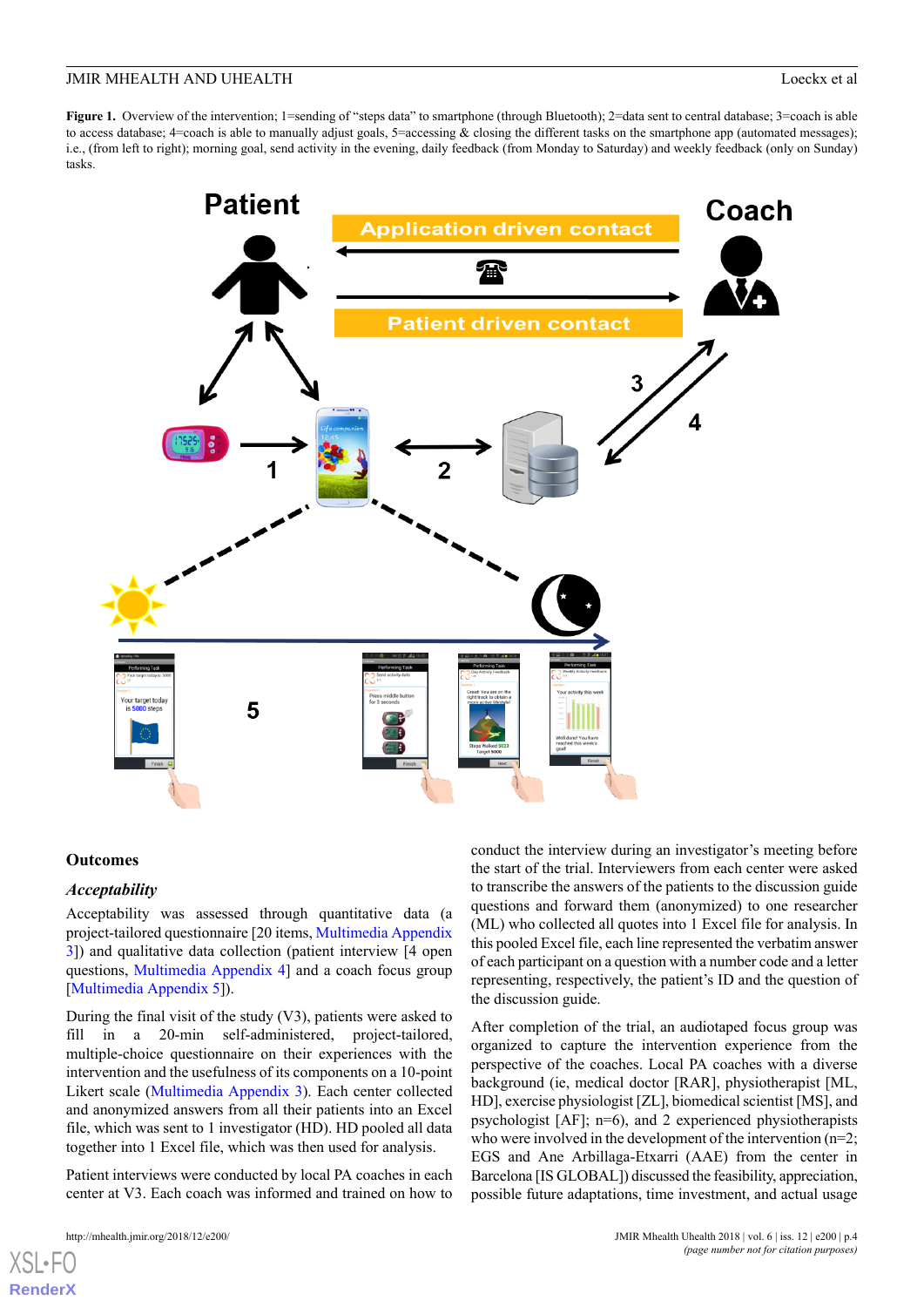of the different components of the intervention [\(Multimedia](#page-15-5) [Appendix 5](#page-15-5)). A total of 2 PA coaches (ML and HD) facilitated the focus group.

### *Actual Usage*

Actual usage of the intervention by patients was assessed objectively through the smartphone app log. A database was derived directly from the smartphone app. This included information about completion of the app tasks and step counter data on a day-by-day basis. Actual usage of the step counter was defined based on the presence of step count data (ie,  $\geq 70$ ) steps for that day). Self-reported actual usage of performing home exercise and the times patients looked at their step counter were assessed subjectively in the project-tailored questionnaire.

Actual usage by the coaches was assessed based on the closure of tasks in the app-linked Web accounts and discussed during the coach focus group.

### *Feasibility*

Coach feasibility was already partly assessed in the main paper of the MrPAPP trial in terms of number of contacts and total amount of contact time between coaches and patients (quantitative data) [\[6](#page-16-4)]. As a secondary analysis, the evolution in efficiency of coaches, as measured by contact time throughout the study recruitment period, was assessed. In addition, coach perception of the feasibility of the intervention was also covered in the coach focus group (qualitative data). Intervention feasibility from the patient perspective was evaluated through the project-tailored questionnaire (quantitative data) and patient interviews (qualitative data).

# *Association of Actual Usage and Feasibility With the Effectiveness of the Intervention*

Both actual usage by patients and coach feasibility (ie, contact time) with the intervention were separately linked to the effectiveness of the intervention. This effectiveness was assessed as the change in numbers of steps per day after 12 weeks, measured by the Actigraph GT3x (ACT, Actigraph LLC Pensacola, FL). The latter is a triaxial accelerometer validated for use in patients with COPD [\[20](#page-16-17),[21\]](#page-16-18). Further details on the PA assessment methodology and its validity criteria can be found elsewhere  $[6]$  $[6]$ .

### **Statistical Analysis**

All statistical analyses were performed with Statistical Analysis Software version 9.4 (SAS Institute, Cary, NC). Continuous variables were expressed as means with SD (normal distribution) or as medians (25th-75th percentiles [P25-P75]; skewed distribution), unless stated otherwise. Categorical variables were expressed as proportions and percentages. The level of significance was set at .05 for all statistical tests. The analyses were based on patients in the intervention group who completed the 12-week intervention (N=159).

Data from the project-tailored questionnaire were scored as categorical variables and reported as frequencies and percentages (ie, number of patients indicating each answer), except for the usefulness ratings of the components, which were expressed as median (P25-P75).

 $XS$  $\cdot$ FC **[RenderX](http://www.renderx.com/)** For analysis of the interview data, two researchers (HD and FMR) independently performed thematic analysis on the Excel file containing the verbatim transcriptions of the interview data [[22\]](#page-16-19) according to the 6-step framework as proposed by Braun and Clarkes [[23\]](#page-16-20):

- 1. HD and FMR read the data multiple times and descriptively noted down their initial ideas of what is in the data and what is interesting about them.
- 2. HD and FMR independently generated an initial list of codes from the data and put the data systematically under certain headings.
- 3. Afterwards, they searched for reoccurring themes, which began to emerge from these codes to focus their analysis on a broader level.
- 4. HD and FMR refined and defined their themes taken into account the overall message of the analysis. Themes and subthemes were organized and ranked into categories.
- 5. HD and FMR came together for group discussion to find an agreement on defining the themes and subthemes, which led to the development of a (final) codebook.
- 6. Afterwards, one researcher (ML) applied the final codebook to all verbatim transcripts. After iterative group discussions, data were synthesized and representative example quotes were extracted to illustrate findings and were labeled by a unique participant's code together with the category of contact time and actual usage score of that participant.

The thematic analysis was conducted inductively (ie, themes emerged from the data, hence without predetermined coding frame) in Excel, without the use of specialized analytic software. Further details on the methodological aspects of the latter analyses have been added to the COnsolidated criteria for REporting Qualitative research (COREQ) checklist (see [Multimedia Appendix 6\)](#page-15-6).

During the focus group, 1 PA coach (ML) wrote a consensus summary. A total of 2 PA coaches (HD and MS) independently reviewed the consensus summary based on the audio recording. Additional information that was considered as relevant was independently added by both coaches (HD and MS). Only minor interpretation disagreements occurred between the 2 PA coaches, which were discussed together with a third PA coach (ML). Later, a summary of the focus group was sent for revision to all PA coaches, including those who could not be present at the focus group. A consensus quote on the future implementation of this PA telecoaching intervention was formulated.

Actual usage was compared according to age  $(< 65 \text{ vs } \geq 65 \text{ years})$ , Mann-Whitney *U* test), gender (male vs female, Mann-Whitney *U* test), and over time in the trial (week 2-3 vs week 11-12, Wilcoxon signed-rank sum test). Actual usage of the step counter was expressed as the percentage of patients who wore the step counter for at least 90% of the days in the study. Actual usage of the different smartphone tasks was expressed as median (P25-P75).

In the larger centers (inclusion of at least 20 patients), the contact time with the first 10 patients was compared with the others (Mann-Whitney *U* test) to assess possible learning effect of the coaches.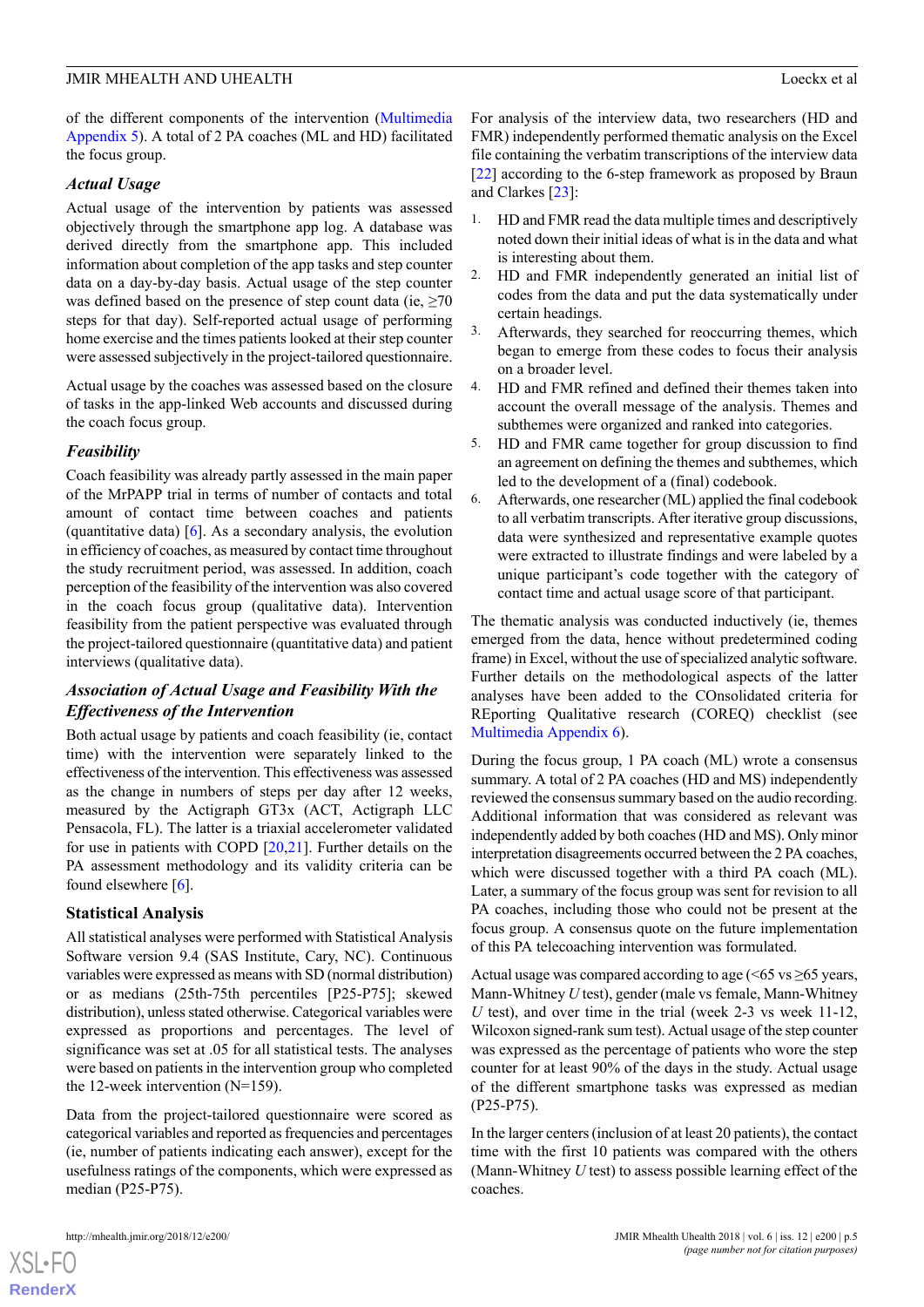<span id="page-5-0"></span>**Figure 2.** Division (into 3 groups) of patients based on total duration and number of contacts between patients and coach. Min=minutes; #=number of contacts; n=number of patients in each group.



We attempted to create 3 equally balanced groups (low, medium, and high) of total contact time [\(Figure 2\)](#page-5-0) and of an overall score of actual usage. This overall actual usage score was calculated by summing up each actual usage component (actual usage of all tasks and wearing the step counter) as a percentage of their recommended frequency. The 3 groups were compared (via analysis of variance test or Kruskal-Wallis test) to characterize those who required a lot of contact time and those who did not and those who had high actual usage of the intervention and those who did not. As a sensitivity analysis for the latter tertiles approach, we also analyzed contact time and actual usage score as continuous variables. The methodology used for the latter sensitivity analysis can be found in [Multimedia Appendix 7](#page-15-7).

To analyze the association between (1) the actual usage by patients of different components of the intervention and coach feasibility (ie, contact time) and (2) the effectiveness of the intervention, 2 separate generalized linear model analyses were used in completers with valid PA data (88.1% [140/159] of the completers sample). Change in PA was used as the outcome and contact time and actual usage as the class variables, respectively. Due to their possible influence on the intervention effect, baseline exercise capacity (6MWD), symptom score (mMRC-scale), forced expiratory volume in 1 second  $(FEV_1)$ % predicted, and the number of acute exacerbations in the previous 12 months were considered as possible (continuous) covariates of the association [\[6](#page-16-4)]. Details on sensitivity analyses for the latter tertiles approach (with contact time and actual usage scores as continuous variables) can be found in [Multimedia Appendix 7.](#page-15-7) Finally, we hypothesized high contact time in the first 4 weeks to be an early sign of absence of response to the intervention. To that end, we calculated the likelihood of achieving the minimal important difference (MID) improvement of 1000 steps per day [[24\]](#page-17-0) in patients with a low  $(\leq 30 \text{ min})$  and high (>30 min) contact time in the first 4 weeks of the trial (as a possible early predictor for treatment failure).

# *Results*

# **Study Population**

Baseline characteristics of the 159 completers are outlined in [Table 1](#page-6-0). Information on the full study population (including further details about dropouts and the occurrence of adverse events) has been detailed elsewhere [\[6](#page-16-4)].

### **Outcomes**

### *Acceptability*

Overall, the PA telecoaching intervention was well received by the patients as 89.3% (142/159) indicated that they "enjoyed taking part in the intervention." Furthermore, the majority of the patients (59.1%, 94/159) claimed that the intervention coached them "a lot" toward enhancing their PA. Approximately half of the patients (47.2%, 75/159) experienced the proposed weekly increases in step counts as "reasonable," whereas 37.7%  $(60/159)$  and 10.1%  $(16/159)$  of the patients experienced these increases as "a little bit too high" and "much too high," respectively.

Patients rated the usefulness of the step counter (median [P25-P75]; 10 [8-10]) and the telephone contacts with the coach in case of problems (9 [7-10]) as the most crucial parts of the intervention (see [Figure 3](#page-6-1)). The display of a daily (educational) activity tip in the evening (6.5 [5-8]) and the booklet for home exercises (6 [4-8]) were rated as less useful.

When patients were asked to name the most important part of the intervention, 76.1% (121/159) of patients did choose the step counter as the most important part with 93.1% (148/159) of all patients willing to continue using the step counter in the future. In total, 45.9% (73/159) of all patients were willing to continue using the full intervention, with only 8.2% (13/159) of all patients reported to experience working with the smartphone as difficult.

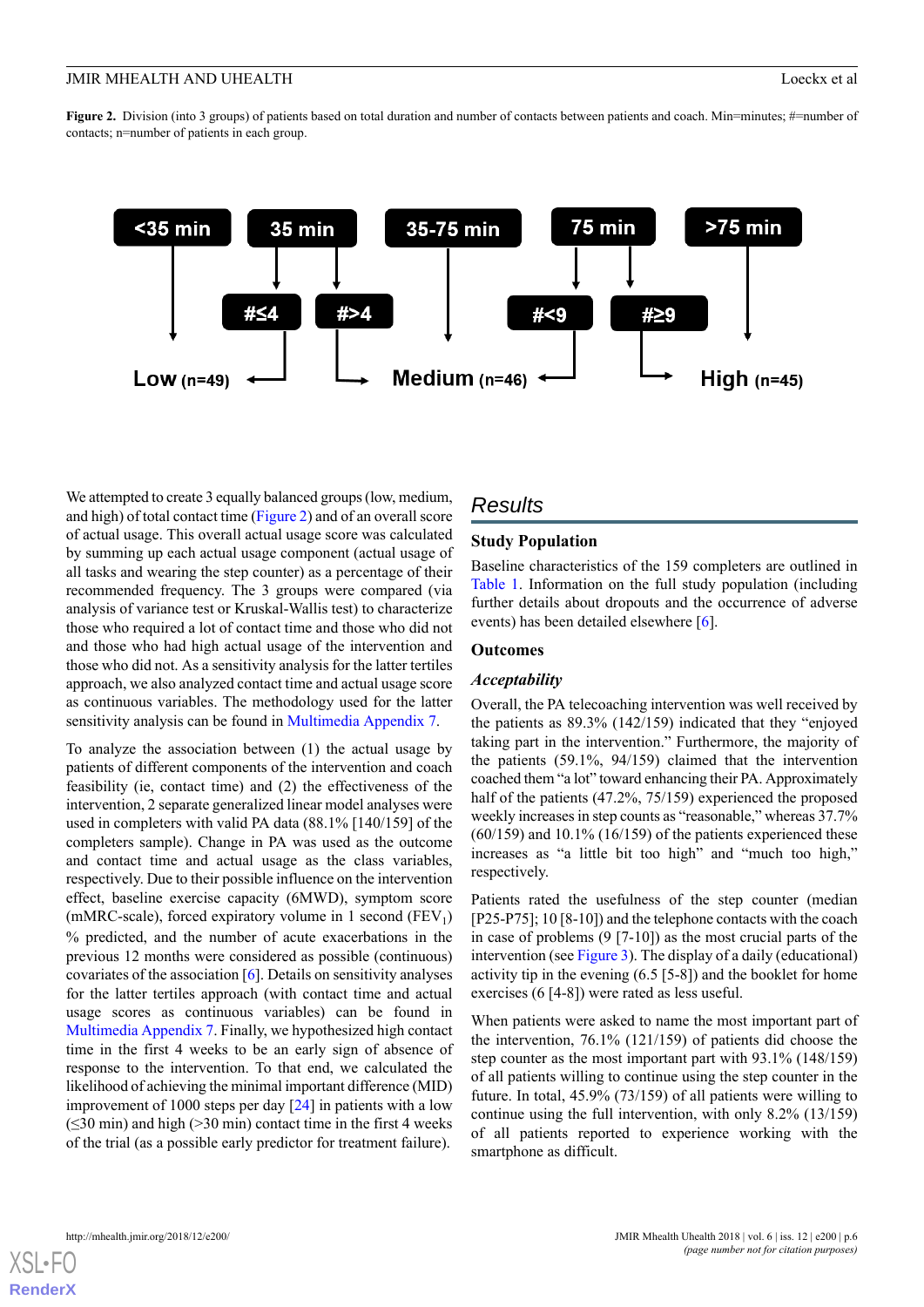<span id="page-6-0"></span>**Table 1.** Baseline characteristics of the completers of the trial.

| Variables                                            | Intervention completers $(n=159)$ |
|------------------------------------------------------|-----------------------------------|
| Age in years, mean (SD)                              | 66(8)                             |
| Gender (male), $n$ $(\%)$                            | 89 (64)                           |
| $BMIa (kg/m2)$ , mean (SD)                           | 26.9(5.3)                         |
| $FEV_1^b$ predicted (%), mean (SD)                   | 53.9 (19.9)                       |
| $6MWD^c$ (m), mean (SD)                              | 442 (107)                         |
| $6MWD$ predicted $(\%)$ , mean $(SD)$                | 70.3(16.5)                        |
| CAT <sup>d</sup> score, mean (SD)                    | 13(8)                             |
| $QF^e$ (kg), mean (SD)                               | 31.5(10.9)                        |
| $PAf$ (steps per day), median (P25-P75) <sup>8</sup> | 4272 (2783-5768)                  |

<sup>a</sup>BMI: body mass index.

 ${}^{b}$ FEV<sub>1</sub>: forced expiratory volume in 1 second.

<sup>c</sup>6MWD: 6-minute walking distance; 6MWD was missing in 2 patients.

<sup>d</sup>CAT: chronic obstructive pulmonary disease (COPD) assessment test.

<sup>e</sup>QF: quadriceps force; QF was not measured in 2 centers and QF was missing in 27 patients.

<span id="page-6-1"></span><sup>f</sup>PA: physical activity; valid PA measurements were present in 140 patients.

<sup>g</sup>25th and 75th percentiles (P25-P75).

**Figure 3.** Boxplots depicting the usefulness score (0-10 Likert scale) of the different parts of the intervention from the patients' perspective. "app" between brackets represents messages displayed on the smartphone app.



In total, 91.2% of patients (145/159 of the completers sample) took part in the semistructured interviews at V3. Themes and subthemes that were derived from the verbatim responses of patients to the interview are presented in [Textbox 1](#page-7-0). Moreover, 2 major topics can be distinguished from the interview data: technical aspects and aspects related to the content of the

intervention (see [Textbox 1](#page-7-0)). Illustrative quotes, which support findings from the thematic analysis, are provided in [Multimedia](#page-15-8) [Appendix 8.](#page-15-8) Further information on the interview process, participants, and the interviewers can be found in the COREQ-checklist (see [Multimedia Appendix 6](#page-15-6)).

 $XS$  • FO **[RenderX](http://www.renderx.com/)**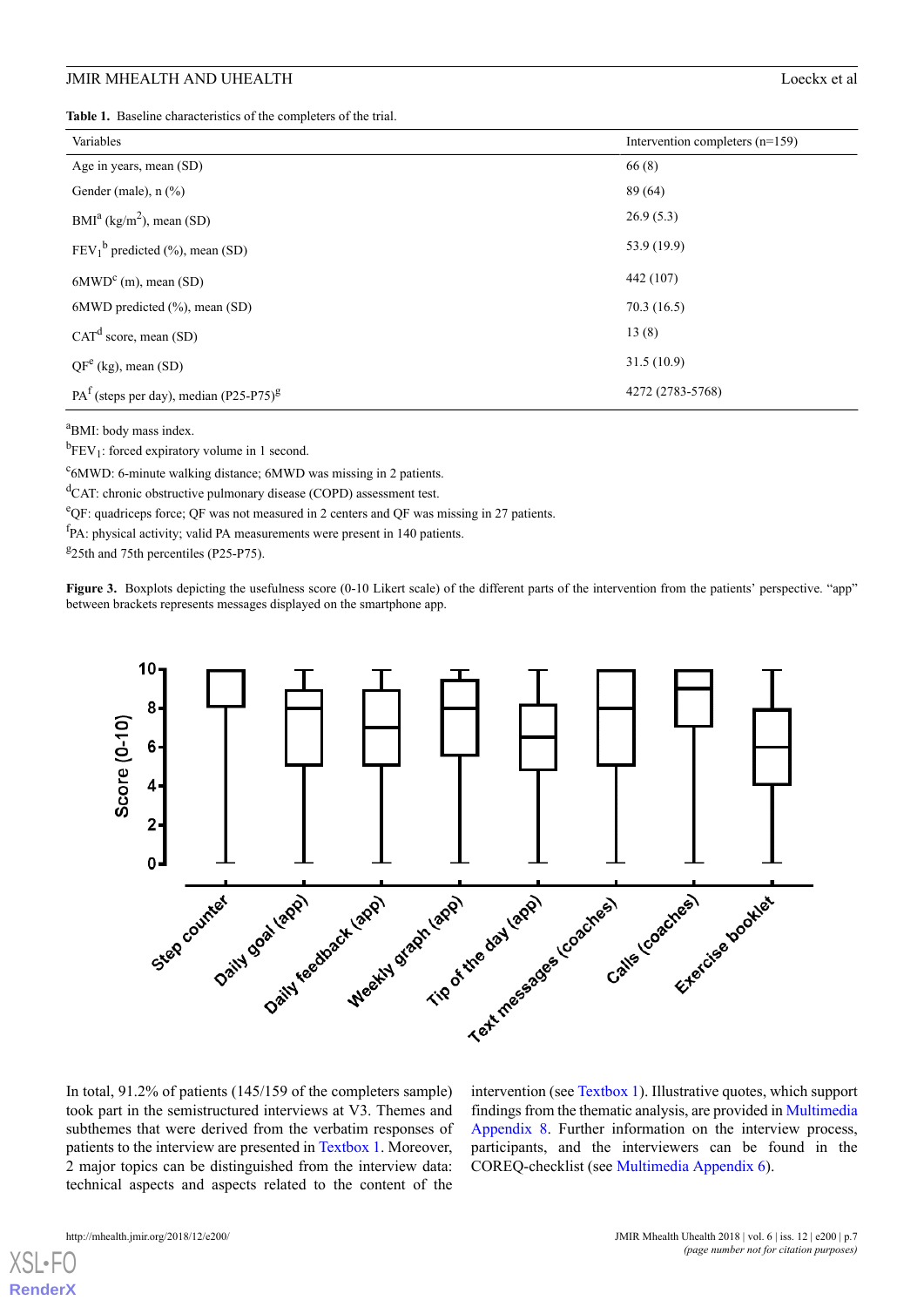<span id="page-7-0"></span>**Textbox 1.** Findings of the thematic analysis of the interview data are categorized under (1) technical aspects and (2) aspects related to the content of the intervention.

### **Technical aspects:**

Themes of (1) positive experiences and (2) issues or problems emerged from the data.

- 1. Positive experiences
	- No technical problems: A large portion of patients stated not to have encountered technical issues with any of the components of the intervention.
	- Working with app: The ease of use with the different components of the intervention was highlighted by patients. Furthermore, patients who had less a priori experience with managing a smartphone device expressed that the learning process of working with this device was smooth.
- 2. Issues or problems
	- Help from others: Few patients needed more than a familiarization period before they were able to feel confident about working with the smartphone and its app. Help from both the study team (through phone calls or face-to-face contacts) and from their relatives was considered essential when experiencing problems.
	- Speed of interaction with the app: Some patients felt the speed of the app was slow and perceived the interaction with it as time consuming. Especially, the transfer of step data onto the phone in the evening was delayed for several minutes.
	- App problems: Some patients reported during the interview that working with the app was often hindered (eg, tasks not opening and not possible to send data). Reasons for these app problems were mostly related to issues with the internet connection or Bluetooth problems.
	- Step counter: A small minority of patients expressed their frustration with the step counter that was not always able to detect all steps they performed. Activities such as slow walking, cycling, and arm movements were not measured accurately.

### **Aspects related to the content of the intervention:**

Themes of (1) positive experiences, (2) issues or problems, and (3) outcome emerged from the data.

- 1. Positive experiences
	- Step counter: The step counter was judged as the essential part of the intervention by several patients because of its simplicity, feedback, and usefulness.
	- Graphs: Another highly rated aspect of the intervention was the graphical feedback displays that patients received based on the achievement of their goals. According to the patients, it was an interesting and excellent way of motivating them.
	- Nice experience: In general, the intervention was considered as motivating to a large majority of patients across the different centers. Patients claimed it was a fun and interesting experience that helped them toward being more active and feeling better and fitter.
	- Being monitored: One of the most important motivational reasons according to patients to become more active was the feeling of being monitored. Knowing that the coaches were following them up gave them an external motivational cue to be physically active.
	- Family participation: Next to the help from the coaches, patients' relatives often played an important supportive and stimulating role throughout the intervention. Close relatives of patients (mostly spouses) also bought a step counter to join their wife or husband throughout their coaching.
- 2. Issues or problems
	- Goals: One of the most important issues was the increase in the step count goal, which was often too high for patients. This caused some frustration among patients as it was perceived as demotivating to have too high goals and not being able to reach them.
	- Variations: As the intervention was used for a period of 12 weeks, the component of variation in the content of the app was deemed as important according to the patients. Some patients reported that because of the lack of variation, their actual usage of the intervention (in particular with the opening of the messages on the smartphone) lowered. The morning messages with the goal patients needed to achieve were repeated every day of that week and required more variation according to the patients.
	- Barriers: One of the major drawbacks of the intervention according to patients was that it did not take into account several barriers with which they were confronted. When a patient experienced an acute exacerbation, his or her goal was not adjusted immediately. Weather factors were not taken into account within the app. Furthermore, patients regretted that there was no option for them to make the intervention aware that they had other priorities (eg, holidays or days when they needed to watch their grandchildren).
	- Motivational issues: A few patients did not find the app interesting and did not like working with it.
- 3. Outcomes

[XSL](http://www.w3.org/Style/XSL)•FO **[RenderX](http://www.renderx.com/)**

• New routine: Patients stated that the intervention and the goals resulted in the adoption of new lifestyle routines to be more physically active. They hoped to continue with these more active lifestyles after the intervention finished.

All coaches present at the focus group considered the intervention to be a useful addition to standard care in patients with COPD. The coaches rated the step counter as very useful,

mainly attributed to the direct feedback it provided and its ease of use. Technical problems with the smartphone interface intermittently occurred (eg, Bluetooth connection or requests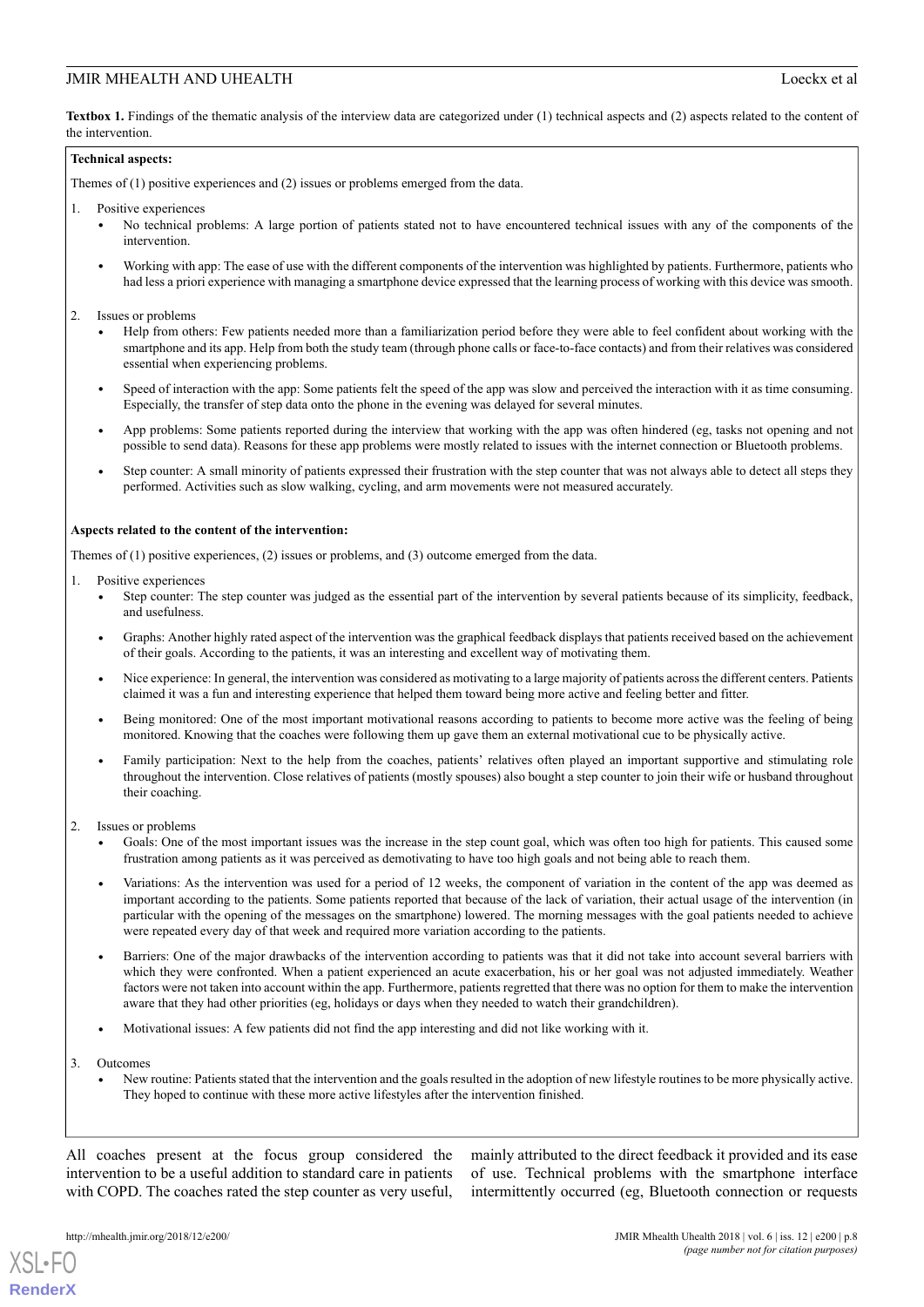for automatic updates). In addition, coaches reported that a minority of patients felt the smartphone app lacked variation. Considering future long-term use, coaches proposed a more individualized technical training based on individual patient needs (eg, more extensive in patients with difficulties and those needing more contact time). Finally, the coaches regretted that the home exercises did not result in higher step counts and lacked variation, which might explain the low use of the home exercise booklet by patients.

# *Actual Usage*

Almost 60% (59.7%, 95/159) of patients wore the step counter for more than 90% of the days they were included in the coaching program, representing a median (P25-P75) of 6.3 (5.8-6.8) days per week with no difference over time within the trial (*P*=.98). Actual usage of the different smartphone app tasks is outlined in [Table 2](#page-8-0). Actual usage decreased significantly over time for all tasks (*P*<.001 for all) except for the weekly feedback task  $(P=14)$ . More specifically, actual usage of the daily goal, sending activity, and daily feedback tasks decreased from, respectively,  $5(3-7)$ ,  $5(2.5-6)$ , and  $3(1-5)$  days per week at the start of the intervention to 4 (1.5-6.5), 3.5 (0.5-6.0), and 2 (0-4.5) days per week at the end of the trial (*P*<.001 for all). The actual usage did not differ between younger and older patients or between male and female patients ([Multimedia Appendix 9\)](#page-15-9).

In terms of self-reported actual usage, a large majority of the patients (76.7%, 122/159) stated that they looked *several times per day* at their step counter. Only 22.0% (35/159) of patients claimed to perform their home exercise *at least on a daily basis* and one-third stated they had *never* performed these exercises.

Coaches performed 1053 out of the 1161 contacts that appeared on the platform; however, no details on the time of solving the tasks were available.

# *Feasibility*

Feasibility from the perspective of the patients was good as a large proportion of patients reported that the smartphone intervention was not too much of a burden to work with when they were asked how they had experienced the technical aspects of the intervention. Coaches spent significantly more time (*P*=.002) interacting with the first 10 of their patients compared with the ones who were recruited at a later stage in their center (see [Figure 4](#page-9-0)). These findings were confirmed when the arbitrarily chosen cutoff point of comparing the first 10 patients was changed with the first 8 or 12 patients.

All PA coaches present in the focus group reached consensus that a follow-up of approximately 25 to 30 patients simultaneously for 1 coach would be feasible. It was felt to be beneficial to have 1 coordinating center to discuss day-to-day problems in patient management on a case-by-case approach.

<span id="page-8-0"></span>Table 2. Overview of the different components of the intervention. Definition of actual usage of the different components of the intervention of all completers (n=159 patients) and the minimum and maximum values one can achieve in terms of actual usage were reported when applicable. Actual usage and possible minimum-maximum are expressed as median (P25-P75) days per week for the step counter and the daily tasks on the app. Weekly feedback is expressed as median (P25-P75) percent of weeks in the intervention.

| Components of the intervention                                                                                                                                         | Actual usage                           |                      |                          |
|------------------------------------------------------------------------------------------------------------------------------------------------------------------------|----------------------------------------|----------------------|--------------------------|
|                                                                                                                                                                        | Definition of actual usage             | Median $(p25-p75)^a$ | Possible minimum-maximum |
| One-to-one interview with coach discussing motivation, barri-<br>ers, favorite activities, and strategies to become more active                                        | $N/A^b$                                | N/A                  | N/A                      |
| Step counter (Fitbug Air; days per week)                                                                                                                               | A day with $\geq 70$ steps<br>recorded | $6.3(5.8-6.8)$       | $0 - 7$                  |
| A project-tailored smartphone coaching app (Linkcare, Barcelona ES) with different tasks                                                                               |                                        |                      |                          |
| Send activity data task (days per week)                                                                                                                                | Patient closes task                    | $4.1(2.4-5.6)$       | $0 - 7$                  |
| Looking to the daily goal task (days per week)                                                                                                                         | Patient closes task                    | $4.1(2.1-5.9)$       | $0 - 7$                  |
| Looking at the daily feedback task (days per week)                                                                                                                     | Patient closes task                    | $2.2(0.7-4.1)$       | $0-6$                    |
| Looking at the weekly feedback task (% of weeks in the<br>intervention)                                                                                                | Patient closes task                    | 55 (29-78)           | $0 - 100$                |
| A booklet containing home exercises                                                                                                                                    | N/A                                    | N/A                  | N/A                      |
| Weekly group text messages with activity proposals sent by<br>the coach                                                                                                | N/A                                    | N/A                  | N/A                      |
| Contact with the coaches, which was triggered in the case of N/A<br>nonactual usage with wearing the step counter, failure to<br>transmit data, or failure to progress |                                        | N/A                  | N/A                      |

<sup>a</sup>25th and 75th percentiles (P25-P75).

 $b_{N/A}$ : not applicable.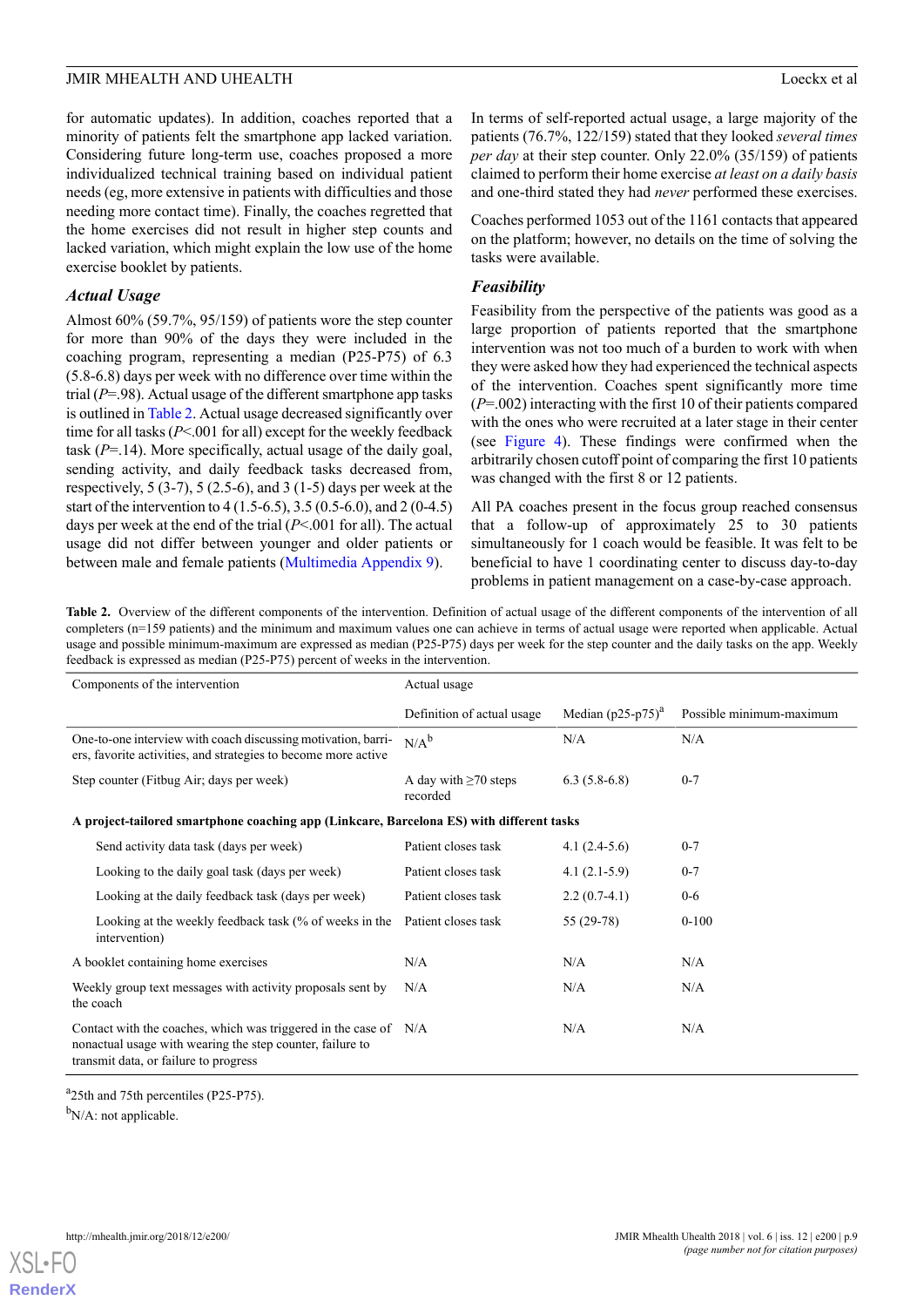<span id="page-9-0"></span>**Figure 4.** Contact time throughout the intervention (only including centers with more than 20 patients). The black bars represent the mean contact time (in min per week) per patient from the first 10 patients that were recruited in each center. White bars represent the mean contact time (in min per week) per patient from the patients that were recruited at a later stage. P value indicates difference between the total cumulated contact time over the 12 weeks between patients recruited in early stage versus later stage.



# *Association of Actual Usage and Feasibility With the Effectiveness of the Intervention*

Patients in the low  $(n=49)$ , medium  $(n=46)$ , and high  $(n=45)$ contact time group had a median (P25-P75) total contact time of 25 (10-30), 50 (40-60), and 140 (105-185) min, respectively. Patients who had more contact time with the coaches during the time of the study, had more severe airflow obstruction, tended to have a lower functional exercise capacity [\(Table 3](#page-10-0)) and had a significant smaller increase in PA, also after adjusting for covariates (age, baseline  $FEV_1$  [%predicted], baseline 6MWD, baseline mMRC-score, and the number of acute exacerbations in the last 12 months; P-for-trend=.01; [Figure 5\)](#page-10-1).

The latter findings were confirmed when contact time was treated as a continuous variable (see [Multimedia Appendix 7\)](#page-15-7).

When groups were divided in 3 according to their overall actual usage score, neither patient characteristics nor effectiveness were different (see [Table 4](#page-11-0) and [Figure 6](#page-11-1)). The latter findings were confirmed when actual usage score was treated as a continuous variable (sensitivity analyses in [Multimedia](#page-15-7) [Appendix 7\)](#page-15-7).

Logistic univariate regression analysis revealed that patients with a low contact time  $(\leq 30 \text{ min}; \text{ n} = 103)$  after 4 weeks were 3.58 times more likely of achieving the MID improvement of 1000 steps per day (95% CI 1.88-6.82; *P*<.001) compared with patients with more contact time.

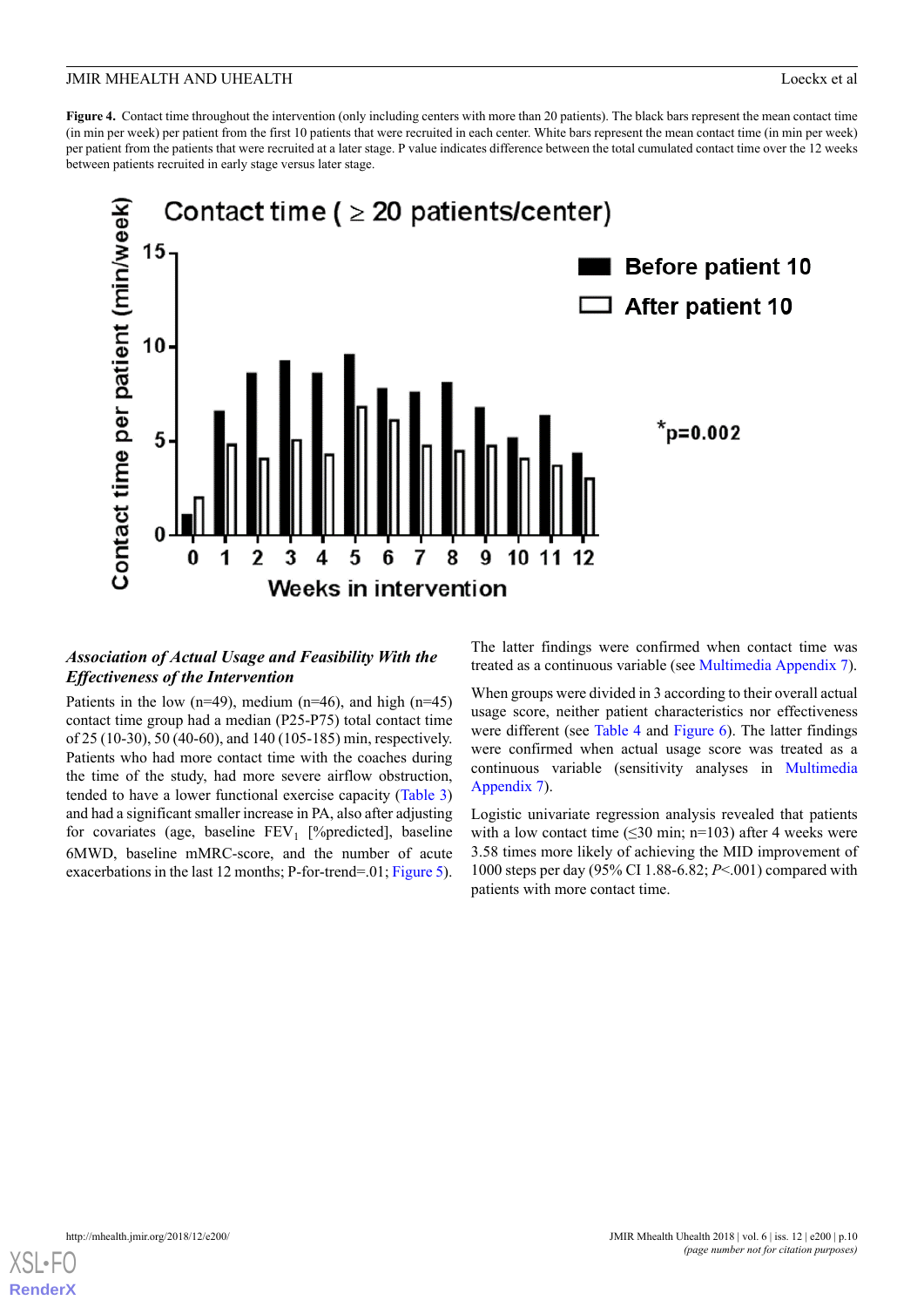<span id="page-10-0"></span>**Table 3.** Patient baseline characteristics according to the total contact time (only including patients with valid PA measurement; n=140); data are expressed as mean (SD) unless stated otherwise. P value indicates differences between the 3 contact time groups.

| Variables                                               | Low contact time<br>$(n=49)$ | Medium contact<br>time $(n=46)$ | High contact time<br>$(n=45)$ | $P$ value |
|---------------------------------------------------------|------------------------------|---------------------------------|-------------------------------|-----------|
| Age in years, mean (SD)                                 | 65(7)                        | 65 (10)                         | 68(6)                         | .16       |
| Gender (male), $n$ $(\%)$                               | 28(57)                       | 34 (74)                         | 27(60)                        | .20       |
| $BMIa (kg/m2)$ , mean (SD)                              | 27.8(5.3)                    | 26.1(4.4)                       | 27.0(6.4)                     | .35       |
| $FEV_1^b$ predicted percentage, mean (SD)               | 59.5 (22.6)                  | 54.1 (16.5)                     | 49.1 $(20.5)^{j}$             | .04       |
| $6MWD^c$ (m), mean (SD)                                 | 444 (100)                    | 459 (101)                       | 411 (113)                     | .09       |
| 6MWD predicted percentage, mean (SD)                    | 71.5(14.5)                   | 71.2(15.0)                      | 67.4(19.6)                    | .29       |
| CAT <sup>d</sup> score, median (p25-p75) <sup>e</sup>   | $10(6-17)$                   | $13(7-19)$                      | $16(10-21)$                   | .11       |
| $QFf$ (kg), mean (SD)                                   | 33.1(13.2)                   | 31.2(10.0)                      | 29.2(10.5)                    | .33       |
| $PA^{g}$ (steps per day), median (p25-p75)              | 4542 (3387-5587)             | 4377 (3016-6723)                | 3186 (2375-5339)              | .15       |
| Contact time first 4 weeks in minutes, median (p25-p75) | $0(0-5)^h$                   | $10(5-20)^1$                    | 50 $(20-85)^{j}$              | .005      |

<sup>a</sup>BMI: body mass index.

 ${}^{b}$ FEV<sub>1</sub>: forced expiratory volume in 1 second.

<sup>c</sup>6MWD: 6-minute walking distance; 6MWD was missing in 2 patients.

<sup>d</sup>CAT: chronic obstructive pulmonary disease (COPD) assessment test.

<sup>e</sup> 25th and 75th percentiles (P25-P75).

 ${}^{f}$ QF: quadriceps force; QF was not measured in 2 centers and QF was missing in 27 patients.

<sup>g</sup>PA: physical activity.

<span id="page-10-1"></span>h<sub>Indicates statistical significance (*P*<.05) between low versus medium contact time groups.</sub>

<sup>i</sup>Indicates statistical significance (*P*<.05) between medium versus high contact time groups.

<sup>j</sup>Indicates statistical significance (*P*<.05) between low versus high contact time groups.

**Figure 5.** Change in physical activity (PA; mean [SE]) across groups of patients according to total contact time; adjusted for age, baseline functional exercise capacity, baseline forced expiratory volume in 1 second, baseline symptom score and number of acute exacerbations in the previous 12 months. *P* value (*P* for trend) indicates difference in intervention effect between patients divided based on total contact time, after adjusting for the covariates. Data are based on Actigraph measurements and include 140 patients. Unadjusted scores were mean(SD) +1489 (SD 2310) steps per day, +907 (SD 2306) steps per day and +193 (SD 2375) steps per day in low, medium and high contact time groups, respectively.



 $XS$ l • FC **[RenderX](http://www.renderx.com/)**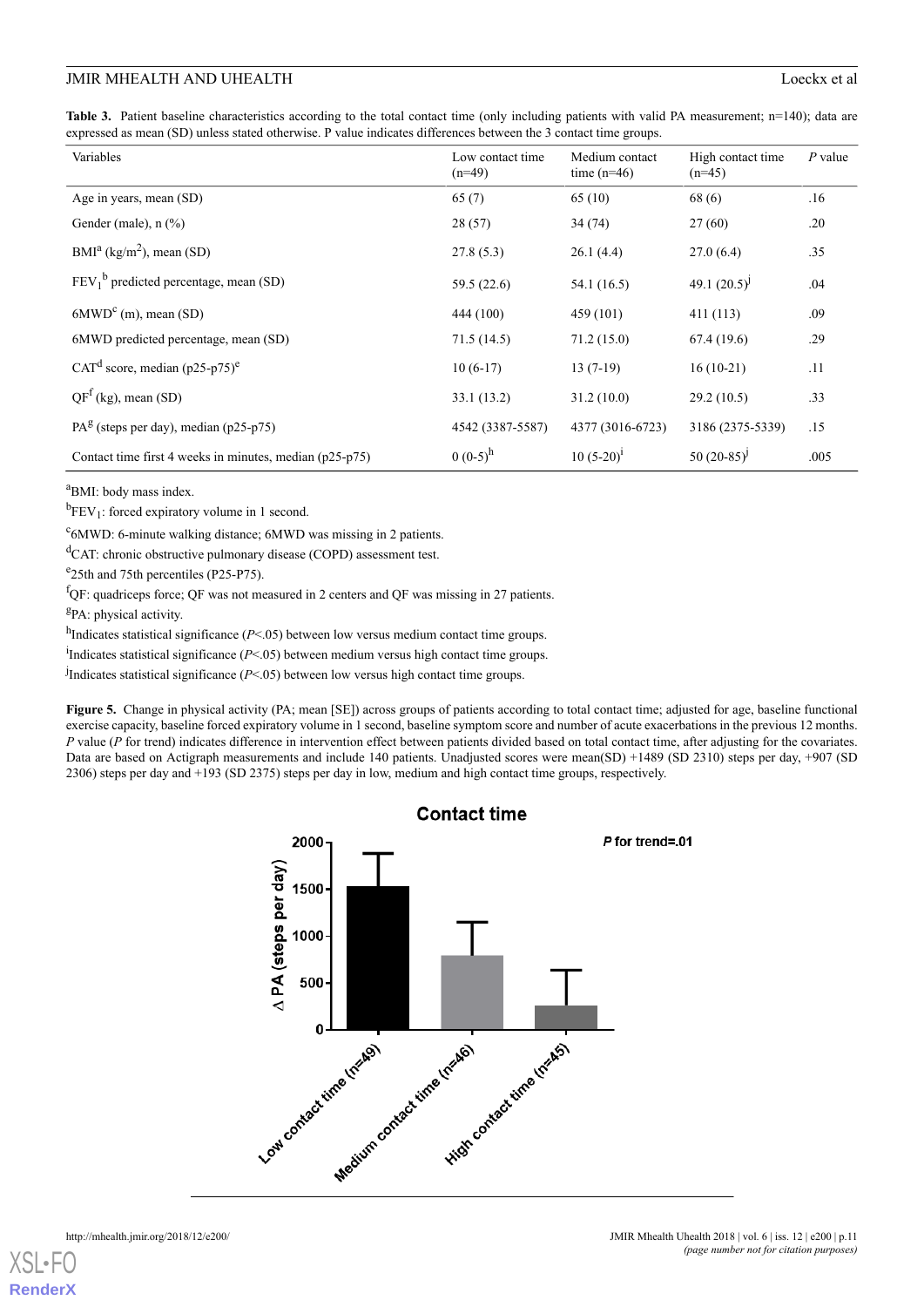<span id="page-11-0"></span>

| Table 4. Patient characteristics according to the total actual usage score (3 groups only including patients with valid physical activity measurement by |  |
|----------------------------------------------------------------------------------------------------------------------------------------------------------|--|
| actigraph, n=140); data are expressed as mean (SD) unless stated otherwise. P value indicates differences between the 3 actual usage groups.             |  |

| Variables                                    | Low actual usage, $\leq 47\%$ of<br>usage $(n=47)$ | Medium actual usage, 47%<br>to 75% of usage $(n=46)$ | High actual usage, $>75\%$ of P value<br>usage $(n=47)$ |     |
|----------------------------------------------|----------------------------------------------------|------------------------------------------------------|---------------------------------------------------------|-----|
| Age in years, mean (SD)                      | 66(8)                                              | 66(9)                                                | 65(8)                                                   | .76 |
| Gender (male), $n$ $(\%)$                    | 31(66)                                             | 29(63)                                               | 29(62)                                                  | .91 |
| $BMIa$ in kg per m <sup>2</sup> , mean (SD)  | 27.5(5.3)                                          | 27.6(6.5)                                            | 26.0(4.3)                                               | .34 |
| $FEV_1^b$ predicted percentage, mean (SD)    | 54.4 (20.3)                                        | 55.2(19.5)                                           | 53.5 $(21.6)$                                           | .92 |
| $6MWD^c$ (m), mean (SD)                      | 431 (106)                                          | 432 (105)                                            | 454 (107)                                               | .50 |
| 6MWD predicted percentage, mean (SD)         | 69(17)                                             | 69(17)                                               | 72(16)                                                  | .61 |
| CAT <sup>d</sup> score, median $(p25-p75)^e$ | $14(7-19)$                                         | $13(6-19)$                                           | $12(7-21)$                                              | .94 |
| $QFf$ (kg), mean (SD)                        | 32.0(10.8)                                         | 30.0(12.9)                                           | 31.1(9.4)                                               | .73 |
| $PA^{g}$ (steps per day) median (p25-p75)    | 4369 (2868-5672)                                   | 3850 (2380-6108)                                     | 4540 (2940-6731)                                        | .49 |

<sup>a</sup>BMI: body mass index.

 ${}^{b}$ FEV<sub>1</sub>: forced expiratory volume in 1 second.

<sup>c</sup>6MWD: 6-minute walking distance; 6MWD was missing in 2 patients.

<sup>d</sup>CAT: chronic obstructive pulmonary disease (COPD) assessment test.

<sup>e</sup>25th and 75th percentiles (P25-P75).

<span id="page-11-1"></span><sup>f</sup>QF: quadriceps force; QF was not measured in 2 centers and QF was missing in 27 patients.

<sup>g</sup>PA: physical activity; valid PA measurements was present in 140 patients.

Figure 6. Change in physical activity (PA; mean [SE] across groups of patients according to overall actual usage score; adjusted for age, baseline functional exercise capacity, baseline forced expiratory volume in 1 second, baseline symptom score and number of acute exacerbations in the previous 12 months. *P* value (*P* for trend) indicates difference in intervention effect between patients divided based on the total actual usage score, after adjusting for the covariates. Data are based on Actigraph measurements and include 140 patients. Unadjusted scores were mean(SD) +777 (SD 2767) steps per day, +1159 (SD 2720) steps per day and +679 (SD 2075) steps per day in low, medium and high actual usage groups, respectively.

# **Overall actual usage**



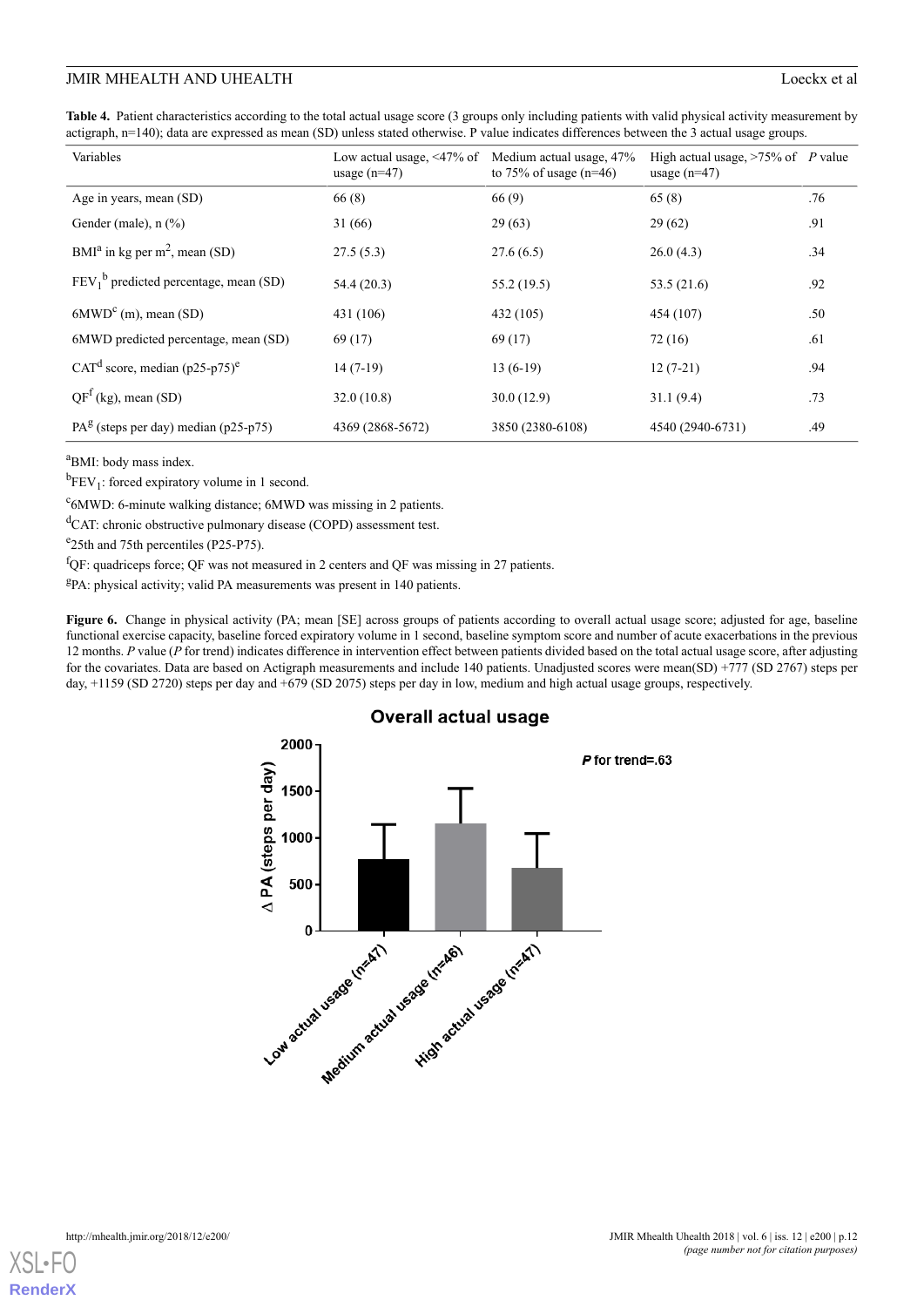# *Discussion*

## **Principal Findings**

On the basis of the secondary analysis of the MrPAPP PA telecoaching trial in patients with COPD, this mixed-methods research design study shows that the intervention was feasible and well accepted by both patients and coaches. Given the design of the intervention (ie, patients were contacted when PA was not increasing), patients with high contact time with coaches had less PA improvements, suggesting that the high contact time resulted from either difficulty or reluctance to engage in PA. Furthermore, we observed that the overall level of actual usage with the program components in the entire group did not influence the intervention effect.

The intervention had good acceptability for patients who rated their satisfaction in line with previous PA telecoaching research in a mixed COPD and diabetes type-2 population [[25\]](#page-17-1). Higher acceptability scores might result in a higher chance of patients having more actual usage of the intervention. This was the case for the high ratings of the step counter by the patients, which was translated into excellent actual usage of the step counter throughout the trial. These high actual usage scores are in line with previous studies [\[7](#page-16-10),[9,](#page-16-6)[13](#page-16-11),[14\]](#page-16-12). As the step counter was used as the medium to coach patients in this trial, we chose steps per day a priori as primary outcome of the effectiveness of the intervention, which is in line with the initial trial report of the MrPAPP trial [\[6](#page-16-4)]. However, one should note that PA encompasses not only amount (eg, steps per day) but also intensity (eg, time spent in moderate to vigorous PA) and time spent in different postures.

The smartphone app was also well received by patients although to a lesser extent than the step counter. This was associated with a considerably lower actual usage score of patients for the smartphone intervention compared with the step counter. Several factors may explain this relatively lower actual usage. First, a proportion of patients with COPD who owned a smartphone before the study might have caused less fluency with the smartphone (*low smartphone literacy*), leading to technical problems and discouraging smartphone use. Unfortunately, we do not have information on smartphone literacy at baseline. Furthermore, the actual usage rate of the smartphone tasks decreased over time. This was against our expectations, as one would expect that patients who have low smartphone literacy at the start of the trial (mostly those without a smartphone of their own) would increase their actual usage over time as they learn to operate the smartphone better. The latter learning effect was often catalyzed through the help of patient's relative (eg, [grand] children or spouse) and through the study team as reported by patients during the interviews. Second, findings from the semistructured interview revealed that patients felt the interaction with the app was often hindered due to Bluetooth and internet connection issues. Especially, the process of sending the step count data with the smartphone was perceived to be time consuming. This might have caused frustrations among patients, which could have initiated a decline of actual usage of the smartphone. Third, findings from the focus group and patients interviews revealed that patients felt the content of the

 $XS$ -FO **[RenderX](http://www.renderx.com/)** smartphone app lacked variation (eg, daily repetition of morning messages with the same weekly goal). It presents another probable reason on why actual usage of the smartphone app was rather low and decreased over the 3 months of the trial. This could perhaps be improved by implementing components of gamification [[26\]](#page-17-2).

In literature, mixed results and high heterogeneity are reported on the actual usage with PA coaching Web portals or smartphone apps. During a 4-month, internet-based PA telecoaching program, veterans with COPD logged into the website and uploaded their daily step counts for 5.7 days per month which decreased to 3.0 days per month over a follow-up of 12 months [[7](#page-16-10)[,27](#page-17-3)]. Of note, the Web portal in the latter trial was not intended for daily use with a recommended frequency of 4 log-ins per month. The low degree of actual usage over a longer follow-up time was confirmed by a 9-month home-based pilot study, in which a smartphone-based activity coach was rarely used (only for 29 days throughout the whole trial) [\[28](#page-17-4)]. However, no information was provided on the change in actual usage over time in the latter trial [[28\]](#page-17-4).

Components of the intervention that were not individually tailored (eg, educational activity tips and home exercise booklet) were rated as less useful. This confirms patients' self-reported actual usage of the home exercise booklet, which was low and is in line with findings from the focus group, in which PA coaches pointed out that the home exercise booklet was not individualized for each specific patient. This highlights the importance of introducing personalized components within PA telecoaching, which has also been suggested in patients with ischemic heart disease who participated in a mobile health cardiac rehabilitation intervention [[29](#page-17-5)[,30](#page-17-6)].

In line with the patients, the coaches expressed good acceptability of this PA telecoaching program. On future use of the intervention, coaches reached the following consensus:

1. "The goal of such a PA telecoaching intervention should be that patients are able to use this intervention quasi independently indefinitely. Every 6 months patients could come for a follow-up visit, synchronized with other planned health visits to the outpatient clinic." Interestingly, our data suggest that 3 months of coaching might be enough for patients to reach a plateau in PA increase (see [Multimedia appendix 10](#page-15-10)).

2. "As their PA coach it is our task to provide further follow-up by giving them the step counter and occasional phone calls for follow-up." Such strategies merit further validation, but the statement strengthens the importance of acceptability, actual usage, and feasibility with long-term PA telecoaching programs in this patient population. In addition to the latter perspectives, the coaches highlighted that it is highly important that the preferences and experiences of the patients with the intervention are assessed and taken into account when looking at future implementation. Therefore, future (long-term) PA telecoaching interventions need to ensure whether enough variation within such apps is introduced in addition to those components deemed as the most essential to patients (ie, step counter and contact with the study team). Furthermore, such interventions need to take the occurrence of acute exacerbations into account and involve patients' relatives as these can play an important role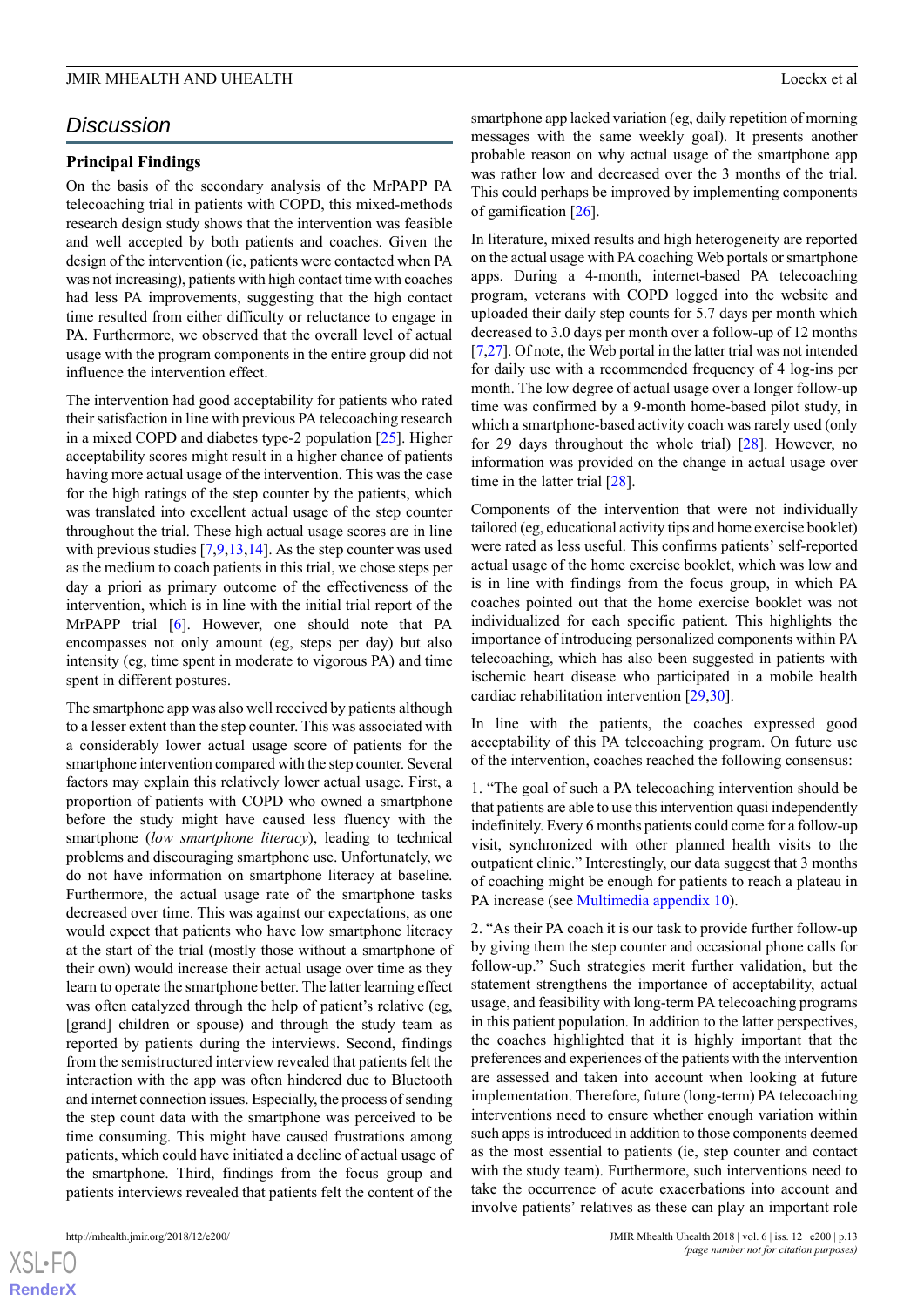as social support in being physically active [\[31](#page-17-7)], which was supported by the analyses of the interview data. Focusing on introducing new daily PA routines can provide a good starting point for long-term PA improvement according to these interview data.

In terms of coach feasibility, the main paper of the MrPAPP trial revealed that patients were contacted for a median of 50 min throughout the 12 weeks intervention [[6\]](#page-16-4). Translated into socioeconomic terms, this means that coaching 25 patients simultaneously corresponds to approximately 2 hours per week for 1 PA coach. This number might even decrease as the coach accumulates his or her expertise or problem-solving efficiency, resulting in a lower burden.

Literature about the relationship of both actual usage by the patients and coach feasibility (contact time) of the intervention with the change in PA in telecoaching trials is scarce. In this study, the degree of the overall actual usage score (including wearing the step counter and all the app tasks) was not associated with the effectiveness of the intervention. This is in contrast to a 4-week pilot (telecoaching) study which showed a positive relationship between the degree of actual usage of wearing a smartphone-based activity coach and the benefits from the intervention during the first 2 weeks albeit this association disappearing during the third week [\[13](#page-16-11)]. Next to actual usage of the intervention by patients, actual usage by coaches is also crucial to how the intervention is delivered. Despite a high degree of actual usage of the PA telecoaching program by patients in the trial by Vorrink et al (ie, 89% of the days used) [\[32](#page-17-8)], the program was not able to induce significant improvements in PA [[9\]](#page-16-6). The latter might be partly explained by the lack of feasibility from the part of the coaches. Due to financial reasons and time constraints, there was a low degree of actual usage of the primary care physiotherapists in using the foreseen website to adjust the patients' PA goals and to send motivating messages to the patients. In our trial, actual usage of the coaches could not be assessed in depth as we did not have information on the exact timing when coaches solved the tasks. The latter could have influenced the effectiveness of the intervention. However, the automated goal calculation and adjustment in our intervention could have partly limited the impact on the effectiveness of the intervention in comparison to the trial of Vorrink et al. This highlights the importance of introducing automated or semiautomated components in such interventions.

In contrast to actual usage, the contact time between the coach and patients was associated with the effectiveness of the intervention, that is, a lower effect in those patients in need of more contact time. These patients were the more severe (ie, they have more severe airflow obstruction and tend to have a lower functional exercise capacity) and are more likely to experience exacerbations and therefore, have more chance of triggering coaching-related and/or health-related contacts with their coach. As contact time remained a significant, negative predictor of the change in PA, independent of the patient characteristics, this may point to the inability of some patients to work with the coaching app. This corroborates with the findings of the qualitative part of the study and should not be ignored as a reason for treatment failure. In clinical practice, we would

[XSL](http://www.w3.org/Style/XSL)•FO **[RenderX](http://www.renderx.com/)** therefore advocate flexible use of these interventions where patients are diverted to other interventions (eg, more supervised exercise programs such as pulmonary rehabilitation) if contact time accumulates. This is important for stratification in future trials.

### **Strengths and Limitations**

To the best of our knowledge, this study is the first providing an in-depth analysis of the acceptability, actual usage, and feasibility with a PA telecoaching intervention developed for patients with COPD. Our study is unique as it allows us to investigate these aspects, relating them to physiological characteristics along with the level of response.

The results are based on a combination of quantitative and qualitative research, including information coming from patients as well as from coaches. In addition, the study is performed on the back of a properly powered randomized controlled trial, which was characterized by a comprehensive physiological assessment and objective assessment of PA. Furthermore, this PA telecoaching intervention consists of several behavioral principles (including but not limited to facilitating goal setting, action planning, feedback, and problem solving) which were based on the behavior change technique taxonomy of Michie et al [\[33](#page-17-9)]. Nevertheless, some limitations need to be considered.

First, we only included patients that completed the trial. This could have resulted in a selection bias. Coaches might have spent more time in those patients who subsequently dropped out during their intervention period. However, as only 7% (12/171) of patients discontinued, this is unlikely to have had a large impact on the results. Second, no multiple-comparison post hoc corrections were applied in the quantitative data analysis as these analyses should be regarded as exploratory and in need of independent confirmation. These results help to guide future research; however, they may not be taken as a final judgment and should be interpreted with caution due to the latter limitation. Third, only 1 focus group with a limited number of PA coaches was performed. Therefore, data saturation could not have been reached. Another focus group with participants with a broad background and experience would have been of great value for (1) external validity of findings and (2) to ensure data saturation. Nevertheless, coaches were asked during the focus group whether they had additional comments. In addition, a summary of the focus group was sent to the coaches who could not be present at the focus group for completion of the summary. New themes emerged, which allowed for more data capturing. Fourth, we did not specifically assess capabilities or history of patients with managing the smartphone device or their expectations. In hindsight, this might have provided even more detailed information to predict the therapeutic response to the PA telecoaching intervention. Fifth, for the assessment of acceptability of the intervention, we used a project-tailored questionnaire. In literature, several attempts have been made to measure the quality of mobile health apps; however, no measure from a user perspective has been widely accepted [[34-](#page-17-10)[36\]](#page-17-11). Incorporating methodologies as proposed within the human computer interaction research and tools such as the mobile app rating scale (MARS) and uMARS (user version) tools (which were not available at the time of trial initialization) would have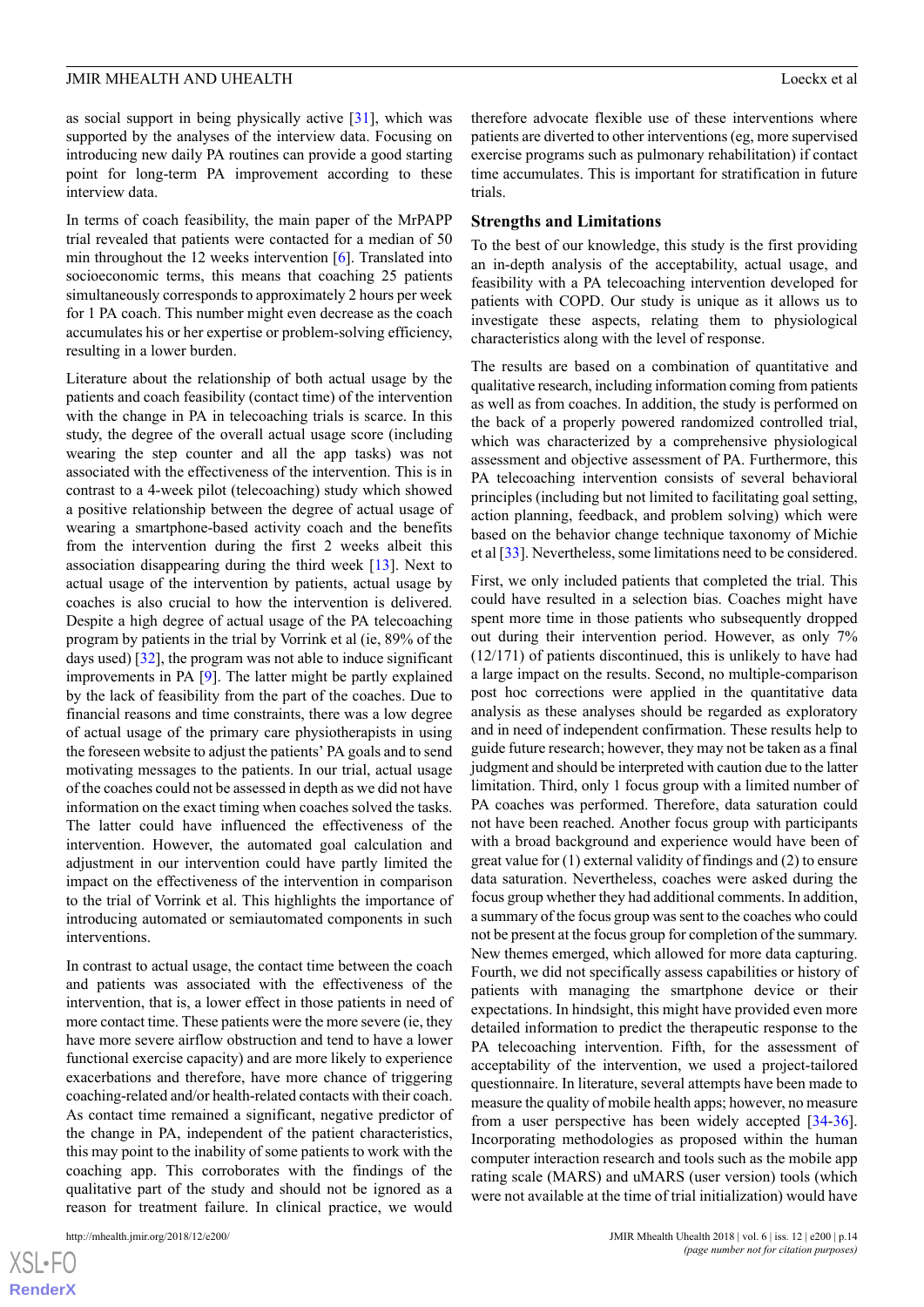strengthened the development and validity of the acceptability assessments in this paper [\[37](#page-17-12),[38\]](#page-17-13). Nevertheless, the findings of our project-tailored questionnaire still provide interesting insights into the acceptability with these kinds of interventions. Sixth, as proposed by the Medical Research Council, a process evaluation incorporates 3 themes (ie, implementation, mechanisms of impact, and context) [\[5](#page-16-3)]. The concepts of *implementation* and *mechanisms of impact* are largely covered in this paper by the assessments of actual usage, feasibility, and acceptability as well by their association with the effectiveness of the intervention. However, we were not able to evaluate the *context* theme (ie, how external factors had an impact on our intervention) in depth in this study. Seventh, as the cutoffs for making tertiles for contact time and actual usage score were driven by the data collected in this trial, they should not be regarded as clinically important cutoff points despite the wide range of contact time and actual usage scores presented in this paper. Finally, future research should investigate whether a feature for social interactions among peers might further lower the burden on health care providers. Such peer support has also been integrated as a catalyst for behavior change in the taxonomy of Michie et al given that privacy of patients is not breached [\[26](#page-17-2),[33\]](#page-17-9).

# **Clinical Importance**

In line with general findings of the present behavioral modification program [\[6\]](#page-16-4), this paper shows that PA telecoaching is not an intervention to which all patients respond, but it is feasible and well received by the vast majority of patients. The number of smartphone users is increasing worldwide [\[39](#page-17-14)]. Given that it requires only modest health care resources and is relatively less time-consuming compared with one-to-one PA

counseling, PA telecoaching does have opportunities for future implementation. Furthermore, the use of an electronic communication strategy might lower the burden on both clinicians and patients as we found a relatively low contact time of 50 min over 3 months of coaching. Moreover, it offers the possibility of coaching people from a distance [\[3](#page-16-1)]. The theoretical framework and proven effectiveness of this intervention also provides opportunities for its use in other elderly populations who are in need of being coached toward a more active lifestyle. In addition, findings of this paper provide possible guidance for the selection of patients that will benefit the most from these types of interventions. Patients with very limited exercise capacity, more symptoms, GOLD quadrants C or D, and/or a high amount of contact time during the first 4 weeks of the program are less likely to improve [[6\]](#page-16-4). In these patients, further coaching input may be futile and other more intensive face-to-face interventions should be considered.

# **Conclusions**

This 12-week PA telecoaching intervention was well accepted and feasible for both patients with COPD and their coaches. Actual usage of the step counter was excellent, whereas actual usage of the smartphone tasks was lower and decreased over time. Overall actual usage was not associated with the effect of the intervention. The step counter and direct contact with the coach were perceived as the most useful components of the intervention by the patients. Patients with more need for contact had more severe airflow obstruction, tended to have more severely limited exercise capacity, and experienced less PA benefits. Alternative strategies (including more face-to-face contacts and offering pulmonary rehabilitation programs) might be more effective in these patients.

# **Acknowledgments**

The authors would like to acknowledge Claudia Perez for providing data from the Linkcare app, Maarten Spruit (MS) and Ane Arbillaga-Etxarri (AAE) for their contribution with the data collection. The PROactive project is funded by the Innovative Medicines Initiative Joint Undertaking (IMU JU) #115011. The Leuven study group was supported by the Flemish Research Foundation (grant # G.0871.13). HD was the recipient of a joint ERS/SEPAR Fellowship (LTRF 2015) and is a postdoctoral fellow of the FWO-Flanders. ZL was the recipient of a European Respiratory Society Fellowship, grant number LTRF 2016-6686 and is a postdoctoral fellow of the FWO-Flanders (Fellowship number 12U5618N). FMR is funded by The National Council for Scientific and Technological Development (CNPq), Brazil (249579/2013-8). The Zurich study group was supported by an additional grant of the Lung League Aargau (nonprofit organization) as well as by Swisscom AG who provided 30 sim cards and data usage of up to 1 GB per month. MIP's contribution to this work was supported by the National Institute for Health Research (NIHR) Respiratory Biomedical Research Unit at the Royal Brompton and Harefield National Health Services (NHS) Foundation Trust and Imperial College, London UK who part fund his salary. The views expressed in this publication are those of the authors and not necessarily those of the NHS, the NIHR or the Department of Health. The sponsors did not have any influence on the design, conduct, and analysis of the study. ISGlobal is a member of the CERCA Programme, Generalitat de Catalunya.

# **Authors' Contributions**

RR, HD, ZL, AF, CDJ, IV, JGA, MIP, Maarten Spruit (MS), RT, NH, and TT contributed to the study protocol and development of the intervention. ML, RAR, HD, ZL, RT, NR, AF, CDJ, SCB, GB, AS, and IV contributed to the data collection. ML, HD, and TT contributed to the data analyses, interpretation of the data, and the writing of the paper. RAR, HD, ZL, RT, NR, AF, CDJ, EGS, FMR, SB, NH, GB, AS, IS, IV, JGA, MP, and TT critically reviewed the paper. TT is the guarantor of the study. All authors had full access to all the data in the study and can take responsibility for the integrity of the data and the accuracy of the data analysis.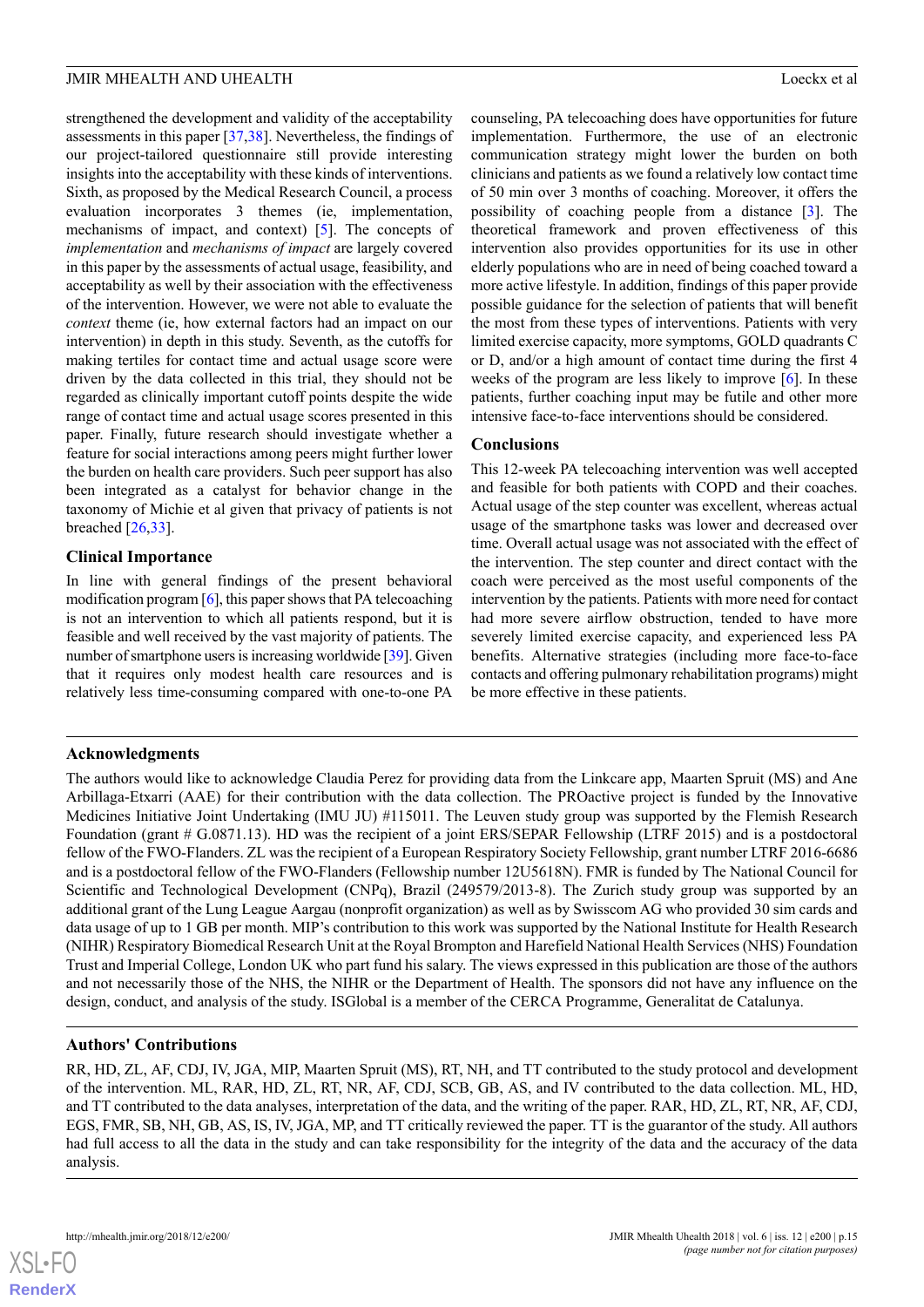# **Conflicts of Interest**

None declared.

# <span id="page-15-1"></span>**Multimedia Appendix 1**

Home exercise booklet.

<span id="page-15-2"></span>[[PDF File \(Adobe PDF File\), 5MB](https://mhealth.jmir.org/article/downloadSuppFile/9774/76281) - [mhealth\\_v6i12e200\\_app1.pdf](https://mhealth.jmir.org/article/downloadSuppFile/9774/76281) ]

# **Multimedia Appendix 2**

Linkcare application platform.

<span id="page-15-3"></span>[[PPTX File, 1MB](https://mhealth.jmir.org/article/downloadSuppFile/9774/68169) - [mhealth\\_v6i12e200\\_app2.pptx](https://mhealth.jmir.org/article/downloadSuppFile/9774/68169) ]

# **Multimedia Appendix 3**

Project-tailored patient satisfaction form.

<span id="page-15-4"></span>[[PDF File \(Adobe PDF File\), 52KB](https://mhealth.jmir.org/article/downloadSuppFile/9774/68170) - [mhealth\\_v6i12e200\\_app3.pdf](https://mhealth.jmir.org/article/downloadSuppFile/9774/68170) ]

# **Multimedia Appendix 4**

Patient interview (discussion guide).

<span id="page-15-5"></span>[[PDF File \(Adobe PDF File\), 45KB](https://mhealth.jmir.org/article/downloadSuppFile/9774/68171) - [mhealth\\_v6i12e200\\_app4.pdf](https://mhealth.jmir.org/article/downloadSuppFile/9774/68171) ]

# **Multimedia Appendix 5**

<span id="page-15-6"></span>Focus group (coaches).

[[PDF File \(Adobe PDF File\), 47KB](https://mhealth.jmir.org/article/downloadSuppFile/9774/68172) - [mhealth\\_v6i12e200\\_app5.pdf](https://mhealth.jmir.org/article/downloadSuppFile/9774/68172) ]

# **Multimedia Appendix 6**

<span id="page-15-7"></span>COREQ checklist.

[[PDF File \(Adobe PDF File\), 61KB](https://mhealth.jmir.org/article/downloadSuppFile/9774/83312) - [mhealth\\_v6i12e200\\_app6.pdf](https://mhealth.jmir.org/article/downloadSuppFile/9774/83312) ]

# <span id="page-15-8"></span>**Multimedia Appendix 7**

Sensitivity analyses: contact time  $\&$  actual usage scores as continuous variables.

[[PDF File \(Adobe PDF File\), 51KB](https://mhealth.jmir.org/article/downloadSuppFile/9774/83321) - [mhealth\\_v6i12e200\\_app7.pdf](https://mhealth.jmir.org/article/downloadSuppFile/9774/83321) ]

# <span id="page-15-9"></span>**Multimedia Appendix 8**

Illustrative quotes interviews.

[[PDF File \(Adobe PDF File\), 45KB](https://mhealth.jmir.org/article/downloadSuppFile/9774/83313) - [mhealth\\_v6i12e200\\_app8.pdf](https://mhealth.jmir.org/article/downloadSuppFile/9774/83313) ]

# <span id="page-15-10"></span>**Multimedia Appendix 9**

Actual usage of the different intervention tasks according to gender and age.

[[PDF File \(Adobe PDF File\), 27KB](https://mhealth.jmir.org/article/downloadSuppFile/9774/83314) - [mhealth\\_v6i12e200\\_app9.pdf](https://mhealth.jmir.org/article/downloadSuppFile/9774/83314) ]

# <span id="page-15-0"></span>**Multimedia Appendix 10**

Overview of (mean  $\pm$  SE) steps performed per week by all patients (step counter data).

[[PNG File, 23KB](https://mhealth.jmir.org/article/downloadSuppFile/9774/68173) - [mhealth\\_v6i12e200\\_app10.png](https://mhealth.jmir.org/article/downloadSuppFile/9774/68173) ]

# **References**

[XSL](http://www.w3.org/Style/XSL)•FO **[RenderX](http://www.renderx.com/)**

1. Gimeno-Santos E, Frei A, Steurer-Stey C, de Batlle J, Rabinovich RA, Raste Y, PROactive consortium. Determinants and outcomes of physical activity in patients with COPD: a systematic review. Thorax 2014 Aug;69(8):731-739 [[FREE Full](http://thorax.bmj.com/cgi/pmidlookup?view=long&pmid=24558112) [text\]](http://thorax.bmj.com/cgi/pmidlookup?view=long&pmid=24558112) [doi: [10.1136/thoraxjnl-2013-204763](http://dx.doi.org/10.1136/thoraxjnl-2013-204763)] [Medline: [24558112\]](http://www.ncbi.nlm.nih.gov/entrez/query.fcgi?cmd=Retrieve&db=PubMed&list_uids=24558112&dopt=Abstract)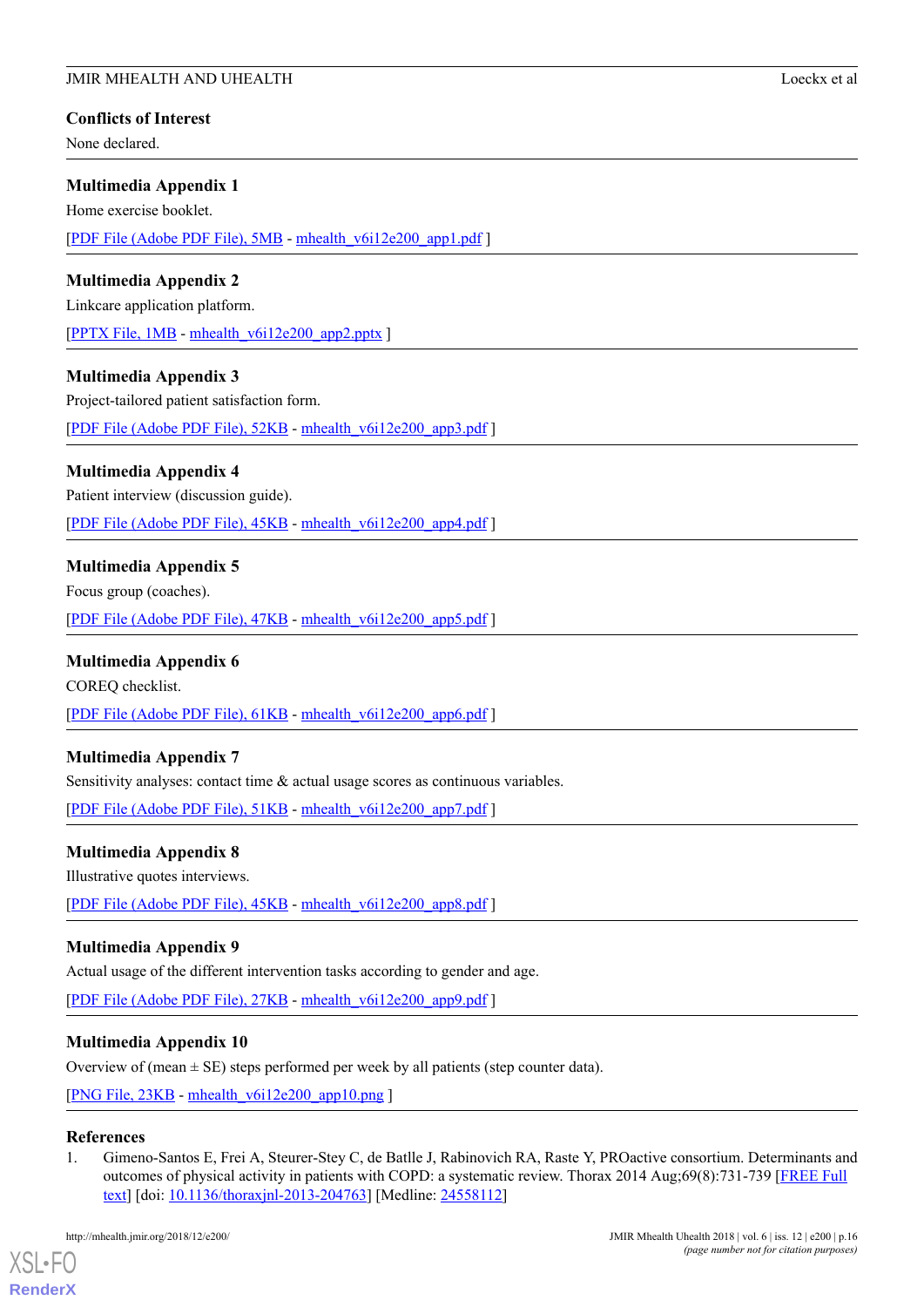- <span id="page-16-0"></span>2. Vogelmeier CF, Criner GJ, Martinez FJ, Anzueto A, Barnes PJ, Bourbeau J, et al. Global strategy for the diagnosis, management, and prevention of chronic obstructive lung disease 2017 report. GOLD executive summary. Am J Respir Crit Care Med 2017 Mar 01;195(5):557-582. [doi: [10.1164/rccm.201701-0218PP](http://dx.doi.org/10.1164/rccm.201701-0218PP)] [Medline: [28128970\]](http://www.ncbi.nlm.nih.gov/entrez/query.fcgi?cmd=Retrieve&db=PubMed&list_uids=28128970&dopt=Abstract)
- <span id="page-16-2"></span><span id="page-16-1"></span>3. Field MJ. Telemedicine: A Guide to Assessing Telecommunications in Health Care. Washington (DC): National Academies Press (US); Oct 1996:2-3.
- <span id="page-16-3"></span>4. Craig P, Dieppe P, Macintyre S, Michie S, Nazareth I, Petticrew M, et al. Developing and evaluating complex interventions: the new Medical Research Council guidance. Br Med J 2008;337:a1655 [\[FREE Full text\]](http://europepmc.org/abstract/MED/18824488) [Medline: [18824488\]](http://www.ncbi.nlm.nih.gov/entrez/query.fcgi?cmd=Retrieve&db=PubMed&list_uids=18824488&dopt=Abstract)
- <span id="page-16-4"></span>5. Moore GF, Audrey S, Barker M, Bond L, Bonell C, Hardeman W, et al. Process evaluation of complex interventions: Medical Research Council guidance. Br Med J 2015;350:h1258 [\[FREE Full text\]](http://europepmc.org/abstract/MED/25791983) [Medline: [25791983](http://www.ncbi.nlm.nih.gov/entrez/query.fcgi?cmd=Retrieve&db=PubMed&list_uids=25791983&dopt=Abstract)]
- 6. Demeyer H, Louvaris Z, Frei A, Rabinovich RA, de Jong C, Gimeno-Santos E, Mr Papp PROactive study group and the PROactive consortium. Physical activity is increased by a 12-week semiautomated telecoaching programme in patients with COPD: a multicentre randomised controlled trial. Thorax 2017 May;72(5):415-423 [\[FREE Full text\]](http://thorax.bmj.com/cgi/pmidlookup?view=long&pmid=28137918) [doi: [10.1136/thoraxjnl-2016-209026](http://dx.doi.org/10.1136/thoraxjnl-2016-209026)] [Medline: [28137918\]](http://www.ncbi.nlm.nih.gov/entrez/query.fcgi?cmd=Retrieve&db=PubMed&list_uids=28137918&dopt=Abstract)
- <span id="page-16-10"></span><span id="page-16-5"></span>7. Moy ML, Collins RJ, Martinez CH, Kadri R, Roman P, Holleman RG, et al. An internet-mediated pedometer-based program improves health-related quality-of-life domains and daily step counts in COPD: a randomized controlled trial. Chest 2015 Jul;148(1):128-137. [doi: [10.1378/chest.14-1466\]](http://dx.doi.org/10.1378/chest.14-1466) [Medline: [25811395](http://www.ncbi.nlm.nih.gov/entrez/query.fcgi?cmd=Retrieve&db=PubMed&list_uids=25811395&dopt=Abstract)]
- <span id="page-16-6"></span>8. Van Der Weegen S, Verwey R, Spreeuwenberg M, Tange H, Van Der Weijden T, de Witte L. It's LiFe! Mobile and web-based monitoring and feedback tool embedded in primary care increases physical activity: a cluster randomized controlled trial. J Med Internet Res 2015 Jul 24;17(7):e184 [\[FREE Full text\]](http://www.jmir.org/2015/7/e184/) [doi: [10.2196/jmir.4579\]](http://dx.doi.org/10.2196/jmir.4579) [Medline: [26209025](http://www.ncbi.nlm.nih.gov/entrez/query.fcgi?cmd=Retrieve&db=PubMed&list_uids=26209025&dopt=Abstract)]
- <span id="page-16-7"></span>9. Vorrink SN, Kort HS, Troosters T, Zanen P, Lammers JJ. Efficacy of an mHealth intervention to stimulate physical activity in COPD patients after pulmonary rehabilitation. Eur Respir J 2016 Oct;48(4):1019-1029. [doi: [10.1183/13993003.00083-2016](http://dx.doi.org/10.1183/13993003.00083-2016)] [Medline: [27587557\]](http://www.ncbi.nlm.nih.gov/entrez/query.fcgi?cmd=Retrieve&db=PubMed&list_uids=27587557&dopt=Abstract)
- <span id="page-16-8"></span>10. Sekhon M, Cartwright M, Francis JJ. Acceptability of healthcare interventions: an overview of reviews and development of a theoretical framework. BMC Health Serv Res 2017 Jan 26;17(1):88 [\[FREE Full text](https://bmchealthservres.biomedcentral.com/articles/10.1186/s12913-017-2031-8)] [doi: [10.1186/s12913-017-2031-8\]](http://dx.doi.org/10.1186/s12913-017-2031-8) [Medline: [28126032](http://www.ncbi.nlm.nih.gov/entrez/query.fcgi?cmd=Retrieve&db=PubMed&list_uids=28126032&dopt=Abstract)]
- <span id="page-16-9"></span>11. Donkin L, Christensen H, Naismith SL, Neal B, Hickie IB, Glozier N. A systematic review of the impact of adherence on the effectiveness of e-therapies. J Med Internet Res 2011;13(3):e52 [[FREE Full text](http://www.jmir.org/2011/3/e52/)] [doi: [10.2196/jmir.1772](http://dx.doi.org/10.2196/jmir.1772)] [Medline: [21821503](http://www.ncbi.nlm.nih.gov/entrez/query.fcgi?cmd=Retrieve&db=PubMed&list_uids=21821503&dopt=Abstract)]
- <span id="page-16-11"></span>12. Sieverink F, Kelders SM, van Gemert-Pijnen JE. Clarifying the concept of adherence to ehealth technology: systematic review on when usage becomes adherence. J Med Internet Res 2017 Dec 06:19(12):e402 [[FREE Full text](http://www.jmir.org/2017/12/e402/)] [doi: [10.2196/jmir.8578](http://dx.doi.org/10.2196/jmir.8578)] [Medline: [29212630](http://www.ncbi.nlm.nih.gov/entrez/query.fcgi?cmd=Retrieve&db=PubMed&list_uids=29212630&dopt=Abstract)]
- <span id="page-16-12"></span>13. Tabak M, Vollenbroek-Hutten MM, van Der Valk PD, van Der Palen J, Hermens HJ. A telerehabilitation intervention for patients with Chronic Obstructive Pulmonary Disease: a randomized controlled pilot trial. Clin Rehabil 2014 Jun;28(6):582-591. [doi: [10.1177/0269215513512495](http://dx.doi.org/10.1177/0269215513512495)] [Medline: [24293120\]](http://www.ncbi.nlm.nih.gov/entrez/query.fcgi?cmd=Retrieve&db=PubMed&list_uids=24293120&dopt=Abstract)
- <span id="page-16-14"></span><span id="page-16-13"></span>14. Mendoza L, Horta P, Espinoza J, Aguilera M, Balmaceda N, Castro A, et al. Pedometers to enhance physical activity in COPD: a randomised controlled trial. Eur Respir J 2015 Feb;45(2):347-354 [\[FREE Full text\]](http://erj.ersjournals.com/cgi/pmidlookup?view=long&pmid=25261324) [doi: [10.1183/09031936.00084514\]](http://dx.doi.org/10.1183/09031936.00084514) [Medline: [25261324\]](http://www.ncbi.nlm.nih.gov/entrez/query.fcgi?cmd=Retrieve&db=PubMed&list_uids=25261324&dopt=Abstract)
- <span id="page-16-15"></span>15. Karsh B. Beyond usability: designing effective technology implementation systems to promote patient safety. Qual Saf Health Care 2004 Oct;13(5):388-394 [\[FREE Full text\]](http://qhc.bmj.com/cgi/pmidlookup?view=long&pmid=15465944) [doi: [10.1136/qhc.13.5.388\]](http://dx.doi.org/10.1136/qhc.13.5.388) [Medline: [15465944](http://www.ncbi.nlm.nih.gov/entrez/query.fcgi?cmd=Retrieve&db=PubMed&list_uids=15465944&dopt=Abstract)]
- 16. Proctor E, Silmere H, Raghavan R, Hovmand P, Aarons G, Bunger A, et al. Outcomes for implementation research: conceptual distinctions, measurement challenges, and research agenda. Adm Policy Ment Health 2011 Mar;38(2):65-76 [[FREE Full text](http://europepmc.org/abstract/MED/20957426)] [doi: [10.1007/s10488-010-0319-7\]](http://dx.doi.org/10.1007/s10488-010-0319-7) [Medline: [20957426](http://www.ncbi.nlm.nih.gov/entrez/query.fcgi?cmd=Retrieve&db=PubMed&list_uids=20957426&dopt=Abstract)]
- <span id="page-16-17"></span><span id="page-16-16"></span>17. O'Cathain A, Murphy E, Nicholl J. Three techniques for integrating data in mixed methods studies. Br Med J 2010;341:c4587. [Medline: [20851841](http://www.ncbi.nlm.nih.gov/entrez/query.fcgi?cmd=Retrieve&db=PubMed&list_uids=20851841&dopt=Abstract)]
- 18. Fetters MD, Curry LA, Creswell JW. Achieving integration in mixed methods designs-principles and practices. Health Serv Res 2013 Dec;48(6 Pt 2):2134-2156 [\[FREE Full text\]](http://europepmc.org/abstract/MED/24279835) [doi: [10.1111/1475-6773.12117\]](http://dx.doi.org/10.1111/1475-6773.12117) [Medline: [24279835](http://www.ncbi.nlm.nih.gov/entrez/query.fcgi?cmd=Retrieve&db=PubMed&list_uids=24279835&dopt=Abstract)]
- <span id="page-16-18"></span>19. Bryman A. Integrating quantitative and qualitative research: how is it done? Qual Res 2006;6(1):97-113. [doi: [10.1177/1468794106058877](http://dx.doi.org/10.1177/1468794106058877)]
- <span id="page-16-19"></span>20. Rabinovich RA, Louvaris Z, Raste Y, Langer D, Van Remoortel H, Giavedoni S, PROactive Consortium. Validity of physical activity monitors during daily life in patients with COPD. Eur Respir J 2013 Nov;42(5):1205-1215 [\[FREE Full](http://erj.ersjournals.com/cgi/pmidlookup?view=long&pmid=23397303) [text\]](http://erj.ersjournals.com/cgi/pmidlookup?view=long&pmid=23397303) [doi: [10.1183/09031936.00134312](http://dx.doi.org/10.1183/09031936.00134312)] [Medline: [23397303\]](http://www.ncbi.nlm.nih.gov/entrez/query.fcgi?cmd=Retrieve&db=PubMed&list_uids=23397303&dopt=Abstract)
- <span id="page-16-20"></span>21. Van Remoortel H, Raste Y, Louvaris Z, Giavedoni S, Burtin C, Langer D, PROactive consortium. Validity of six activity monitors in chronic obstructive pulmonary disease: a comparison with indirect calorimetry. PLoS One 2012;7(6):e39198 [[FREE Full text](http://dx.plos.org/10.1371/journal.pone.0039198)] [doi: [10.1371/journal.pone.0039198](http://dx.doi.org/10.1371/journal.pone.0039198)] [Medline: [22745715](http://www.ncbi.nlm.nih.gov/entrez/query.fcgi?cmd=Retrieve&db=PubMed&list_uids=22745715&dopt=Abstract)]
- 22. Bree R, Gallagher G. Using Microsoft Excel to code and thematically analyse qualitative data: a simple, cost-effective approach. AISHE-J 2016;8(2) [[FREE Full text](http://ojs.aishe.org/index.php/aishe-j/article/view/281/467)]
- 23. Braun V, Clarke V. Using thematic analysis in psychology. Qual Res Psychol 200;3(2):77-101. [doi: [10.1191/1478088706qp063oa\]](http://dx.doi.org/10.1191/1478088706qp063oa)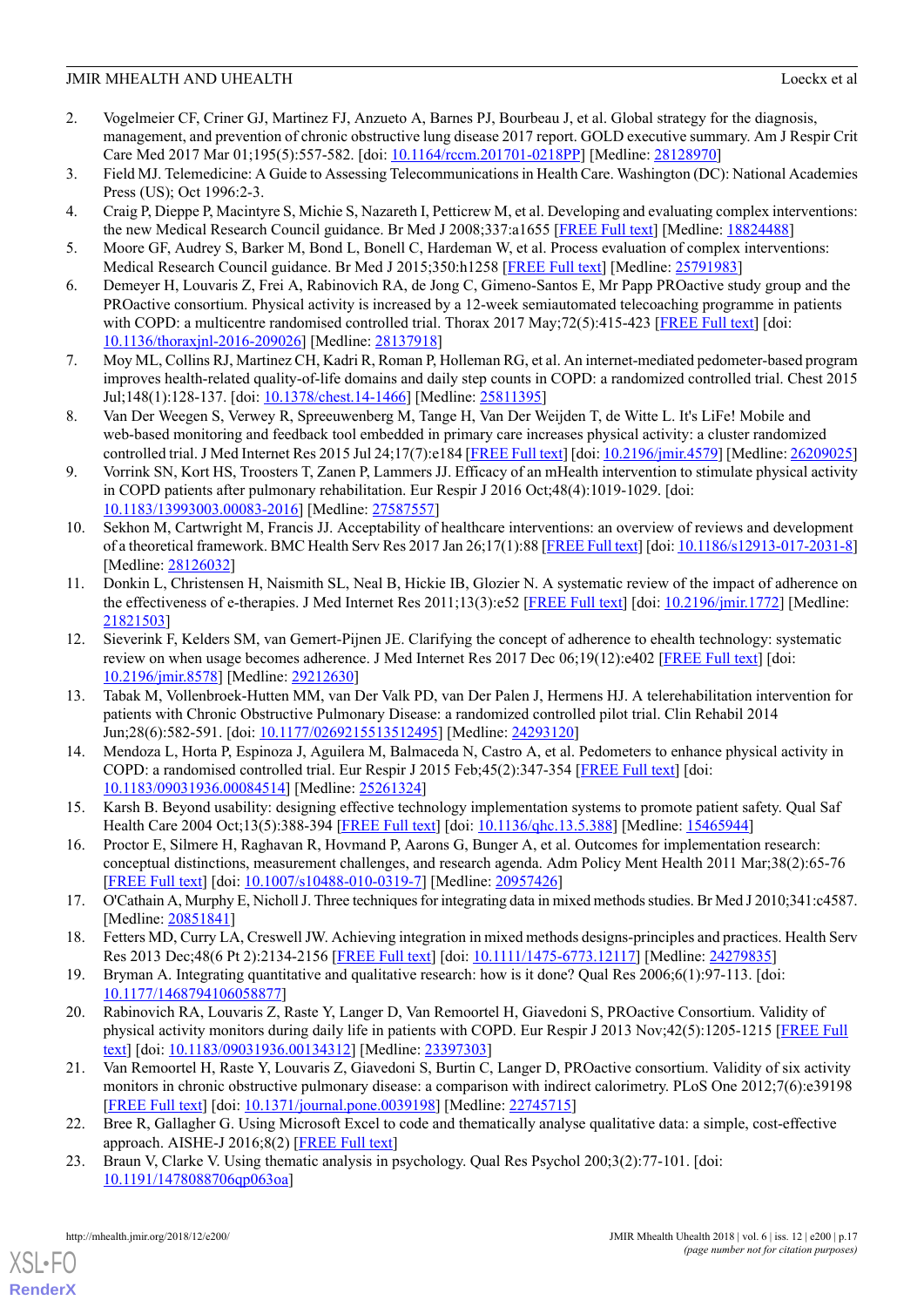- <span id="page-17-0"></span>24. Demeyer H, Burtin C, Hornikx M, Camillo CA, Van Remoortel H, Langer D, et al. The minimal important difference in physical activity in patients with COPD. PLoS One 2016;11(4):e0154587 [\[FREE Full text\]](http://dx.plos.org/10.1371/journal.pone.0154587) [doi: [10.1371/journal.pone.0154587\]](http://dx.doi.org/10.1371/journal.pone.0154587) [Medline: [27124297](http://www.ncbi.nlm.nih.gov/entrez/query.fcgi?cmd=Retrieve&db=PubMed&list_uids=27124297&dopt=Abstract)]
- <span id="page-17-1"></span>25. Verwey R, van der Weegen S, Spreeuwenberg M, Tange H, van der Weijden T, de Witte L. Process evaluation of physical activity counselling with and without the use of mobile technology: a mixed methods study. Int J Nurs Stud 2016 Jan;53:3-16. [doi: [10.1016/j.ijnurstu.2015.10.008\]](http://dx.doi.org/10.1016/j.ijnurstu.2015.10.008) [Medline: [26518108](http://www.ncbi.nlm.nih.gov/entrez/query.fcgi?cmd=Retrieve&db=PubMed&list_uids=26518108&dopt=Abstract)]
- <span id="page-17-3"></span><span id="page-17-2"></span>26. Richards D, Caldwell P. Gamification to Improve Adherence to Clinical Treatment Advice: Improving Adherence to Clinical Treatment Internet. In: Novak D, Tulu B, Brendryen H, editors. Handbook of Research on Holistic Perspectives in Gamification for Clinical Practice. Hershey, PA: IGI Global; 2016:41-77.
- <span id="page-17-4"></span>27. Moy ML, Martinez CH, Kadri R, Roman P, Holleman RG, Kim HM, et al. Long-term effects of an internet-mediated pedometer-based walking program for chronic obstructive pulmonary disease: randomized controlled trial. J Med Internet Res 2016 Aug 08;18(8):e215 [[FREE Full text](http://www.jmir.org/2016/8/e215/)] [doi: [10.2196/jmir.5622](http://dx.doi.org/10.2196/jmir.5622)] [Medline: [27502583\]](http://www.ncbi.nlm.nih.gov/entrez/query.fcgi?cmd=Retrieve&db=PubMed&list_uids=27502583&dopt=Abstract)
- <span id="page-17-5"></span>28. Tabak M, Brusse-Keizer M, van der Valk P, Hermens H, Vollenbroek-Hutten M. A telehealth program for self-management of COPD exacerbations and promotion of an active lifestyle: a pilot randomized controlled trial. Int J Chron Obstruct Pulmon Dis 2014;9:935-944 [\[FREE Full text\]](http://dx.doi.org/10.2147/COPD.S60179) [doi: [10.2147/COPD.S60179\]](http://dx.doi.org/10.2147/COPD.S60179) [Medline: [25246781\]](http://www.ncbi.nlm.nih.gov/entrez/query.fcgi?cmd=Retrieve&db=PubMed&list_uids=25246781&dopt=Abstract)
- <span id="page-17-6"></span>29. Buys R, Claes J, Walsh D, Cornelis N, Moran K, Budts W, et al. Cardiac patients show high interest in technology enabled cardiovascular rehabilitation. BMC Med Inform Decis Mak 2016 Jul 19;16:95 [\[FREE Full text\]](https://bmcmedinformdecismak.biomedcentral.com/articles/10.1186/s12911-016-0329-9) [doi: [10.1186/s12911-016-0329-9\]](http://dx.doi.org/10.1186/s12911-016-0329-9) [Medline: [27431419\]](http://www.ncbi.nlm.nih.gov/entrez/query.fcgi?cmd=Retrieve&db=PubMed&list_uids=27431419&dopt=Abstract)
- <span id="page-17-7"></span>30. Pfaeffli DL, Whittaker R, Dixon R, Stewart R, Jiang Y, Carter K, et al. Acceptability of a mobile health exercise-based cardiac rehabilitation intervention: a randomized trial. J Cardiopulm Rehabil Prev 2015;35(5):312-319. [doi: [10.1097/HCR.0000000000000125\]](http://dx.doi.org/10.1097/HCR.0000000000000125) [Medline: [26181037](http://www.ncbi.nlm.nih.gov/entrez/query.fcgi?cmd=Retrieve&db=PubMed&list_uids=26181037&dopt=Abstract)]
- <span id="page-17-8"></span>31. Mesquita R, Nakken N, Janssen DJ, van den Bogaart EH, Delbressine JM, Essers JM, et al. Activity levels and exercise motivation in patients with COPD and their resident loved ones. Chest 2017 Dec;151(5):1028-1038. [doi: [10.1016/j.chest.2016.12.021](http://dx.doi.org/10.1016/j.chest.2016.12.021)] [Medline: [28087303\]](http://www.ncbi.nlm.nih.gov/entrez/query.fcgi?cmd=Retrieve&db=PubMed&list_uids=28087303&dopt=Abstract)
- <span id="page-17-9"></span>32. Vorrink S, Huisman C, Kort H, Troosters T, Lammers J. Perceptions of patients with chronic obstructive pulmonary disease and their physiotherapists regarding the use of an eHealth intervention. JMIR Hum Factors 2017 Sep 19;4(3):e20 [[FREE](http://humanfactors.jmir.org/2017/3/e20/) [Full text](http://humanfactors.jmir.org/2017/3/e20/)] [doi: [10.2196/humanfactors.7196](http://dx.doi.org/10.2196/humanfactors.7196)] [Medline: [28928110\]](http://www.ncbi.nlm.nih.gov/entrez/query.fcgi?cmd=Retrieve&db=PubMed&list_uids=28928110&dopt=Abstract)
- <span id="page-17-10"></span>33. Michie S, Richardson M, Johnston M, Abraham C, Francis J, Hardeman W, et al. The behavior change technique taxonomy (v1) of 93 hierarchically clustered techniques: building an international consensus for the reporting of behavior change interventions. Ann Behav Med 2013 Aug;46(1):81-95. [doi: [10.1007/s12160-013-9486-6](http://dx.doi.org/10.1007/s12160-013-9486-6)] [Medline: [23512568\]](http://www.ncbi.nlm.nih.gov/entrez/query.fcgi?cmd=Retrieve&db=PubMed&list_uids=23512568&dopt=Abstract)
- <span id="page-17-11"></span>34. BinDhim NF, Hawkey A, Trevena L. A systematic review of quality assessment methods for smartphone health apps. Telemed J E Health 2015 Feb;21(2):97-104. [doi: [10.1089/tmj.2014.0088](http://dx.doi.org/10.1089/tmj.2014.0088)] [Medline: [25469795](http://www.ncbi.nlm.nih.gov/entrez/query.fcgi?cmd=Retrieve&db=PubMed&list_uids=25469795&dopt=Abstract)]
- 35. Baptista S, Oldenburg B, O'Neil A. Response to "development and validation of the user version of the mobile application rating scale (uMARS)". JMIR Mhealth Uhealth 2017 Jun 09;5(6):e16 [[FREE Full text](http://mhealth.jmir.org/2017/6/e16/)] [doi: [10.2196/mhealth.6419](http://dx.doi.org/10.2196/mhealth.6419)] [Medline: [28600277](http://www.ncbi.nlm.nih.gov/entrez/query.fcgi?cmd=Retrieve&db=PubMed&list_uids=28600277&dopt=Abstract)]
- <span id="page-17-13"></span><span id="page-17-12"></span>36. Powell AC, Torous J, Chan S, Raynor GS, Shwarts E, Shanahan M, et al. Interrater reliability of mHealth app rating measures: analysis of top depression and smoking cessation apps. JMIR Mhealth Uhealth 2016;4(1):e15 [[FREE Full text](http://mhealth.jmir.org/2016/1/e15/)] [doi: [10.2196/mhealth.5176\]](http://dx.doi.org/10.2196/mhealth.5176) [Medline: [26863986\]](http://www.ncbi.nlm.nih.gov/entrez/query.fcgi?cmd=Retrieve&db=PubMed&list_uids=26863986&dopt=Abstract)
- <span id="page-17-14"></span>37. Stoyanov SR, Hides L, Kavanagh DJ, Wilson H. Development and validation of the user version of the mobile application rating scale (uMARS). JMIR Mhealth Uhealth 2016 Jun 10;4(2):e72 [[FREE Full text\]](http://mhealth.jmir.org/2016/2/e72/) [doi: [10.2196/mhealth.5849\]](http://dx.doi.org/10.2196/mhealth.5849) [Medline: [27287964](http://www.ncbi.nlm.nih.gov/entrez/query.fcgi?cmd=Retrieve&db=PubMed&list_uids=27287964&dopt=Abstract)]
- 38. Stoyanov SR, Hides L, Kavanagh DJ, Zelenko O, Tjondronegoro D, Mani M. Mobile app rating scale: a new tool for assessing the quality of health mobile apps. JMIR Mhealth Uhealth  $2015;3(1):e27$  [\[FREE Full text\]](http://mhealth.jmir.org/2015/1/e27/) [doi: [10.2196/mhealth.3422](http://dx.doi.org/10.2196/mhealth.3422)] [Medline: [25760773](http://www.ncbi.nlm.nih.gov/entrez/query.fcgi?cmd=Retrieve&db=PubMed&list_uids=25760773&dopt=Abstract)]
- 39. eMarketer. Statista. New York, NY, US; 2016 Jun. Number of smartphone users worldwide from 2014 to 2020 URL: [https:/](https://www.statista.com/statistics/330695/number-of-smartphone-users-worldwide/) [/www.statista.com/statistics/330695/number-of-smartphone-users-worldwide/](https://www.statista.com/statistics/330695/number-of-smartphone-users-worldwide/) [accessed 2017-10-15] [[WebCite Cache ID](http://www.webcitation.org/6ukYY3vl6) [6ukYY3vl6\]](http://www.webcitation.org/6ukYY3vl6)

# **Abbreviations**

**COPD:** chronic obstructive pulmonary disease **COREQ:** COnsolidated criteria for REporting Qualitative research **FEV<sup>1</sup> :** forced expiratory volume in 1 second **GOLD:** Global Initiative for Chronic Obstructive Lung Disease **MARS:** mobile app rating scale **MID:** minimal important difference **MrPAPP:** multicenter physical activity telecoaching trial **mMRC:** modified Medical Research Council **PA:** physical activity